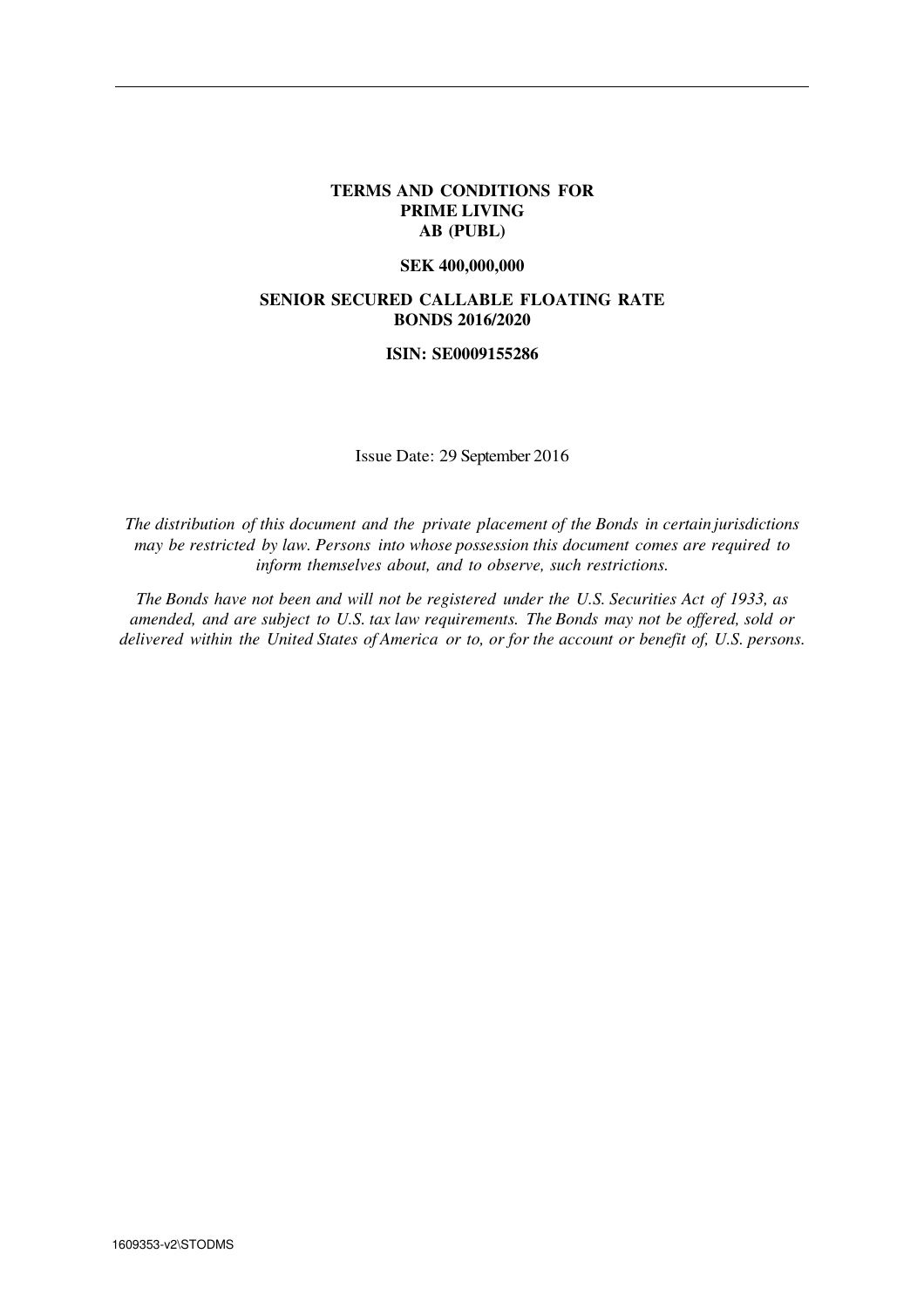# **TABLE OF CONTENTS**

| 1.  |                                                             |  |
|-----|-------------------------------------------------------------|--|
| 2.  | THE AMOUNT OF THE BONDS AND UNDERTAKING TO MAKE PAYMENTS  8 |  |
| 3.  |                                                             |  |
| 4.  |                                                             |  |
| 5.  |                                                             |  |
| 6.  |                                                             |  |
| 7.  |                                                             |  |
| 8.  |                                                             |  |
| 9.  |                                                             |  |
| 10. |                                                             |  |
| 11. |                                                             |  |
| 12. |                                                             |  |
| 13. |                                                             |  |
| 14. |                                                             |  |
| 15. |                                                             |  |
| 16. |                                                             |  |
| 17. |                                                             |  |
| 18. |                                                             |  |
| 19. |                                                             |  |
| 20. |                                                             |  |
| 21. |                                                             |  |
| 22. | APPOINTMENT AND REPLACEMENT OF THE ISSUING AGENT  28        |  |
| 23. |                                                             |  |
| 24. |                                                             |  |
| 25. |                                                             |  |
| 26. |                                                             |  |
| 27. |                                                             |  |
| 28. |                                                             |  |
| 29. |                                                             |  |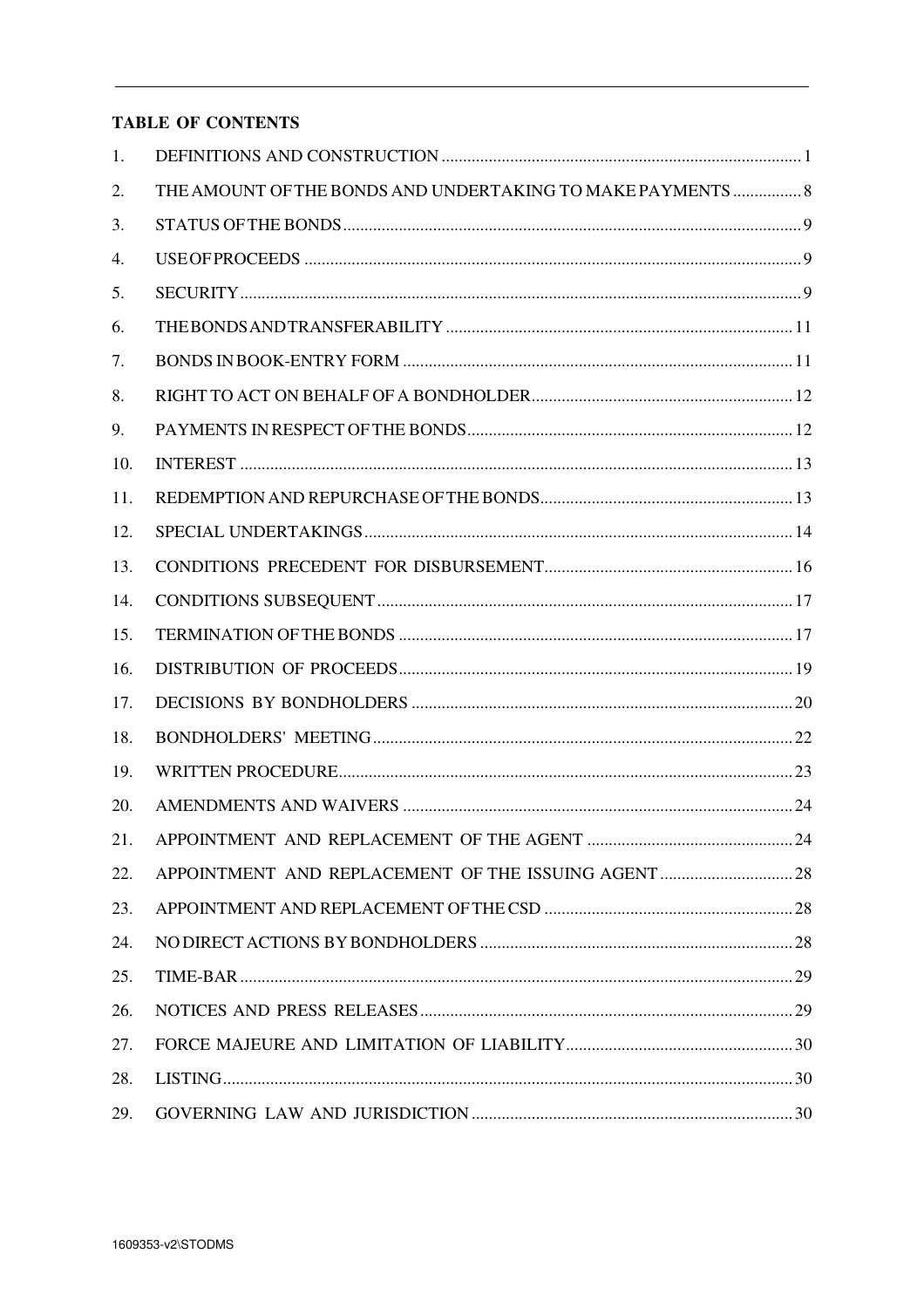## **TERMS AND CONDITIONS FOR PRIME LIVING AB (PUBL) SEK 400,000,000**

# **SENIOR SECURED CALLABLE FLOATING RATE BONDS 2016/2020**

#### **ISIN: SE0009155286**

#### **1. DEFINITIONS AND CONSTRUCTION**

#### 1.1 **Definitions**

In these terms and conditions (the **"Terms and Conditions"):** 

"**Account Operator**" means a bank or other party duly authorised to operate as an account operator pursuant to the Financial Instruments Accounts Act and through which a Bondholder has opened a Securities Account in respect of its Bonds.

"**Accounting Principles**" means the international financial reporting standards (IFRS) within the meaning of Regulation 1606/2002/EC (or as otherwise adopted or amended from time to time).

"**Adjusted Nominal Amount**" means the total aggregate Nominal Amount of the Bonds outstanding at the relevant time less the Nominal Amount of all Bonds owned by a Group Company or any of its Affiliate, irrespective of whether such Person is directly registered as owner of such Bonds.

"**Affiliate**" means any other Person, directly or indirectly, controlling or controlled by or under direct or indirect common control with such specified Person. For the purpose of this definition, "**control**" when used with respect to any Person means the power to direct the management and policies of such Person, directly or indirectly, whether through the ownership of voting securities, by contract or otherwise; and the terms "**controlling**" and "**controlled**" have meanings correlative to the foregoing.

"**Agent**" means the Bondholders' agent and security agent under the Terms and Conditions, and if relevant, the Finance Documents from time to time; initially Intertrust (Sweden) AB (publ), reg.no. 556625-5476, Sveavägen 9, SE-111 57 Stockholm.

"**Agent Agreement**" means the agreement entered into on or about the Issue Date between the Issuer and the Agent, or any replacement agent agreement entered into after the Issue Date between the Issuer and an Agent.

"**Bond**" means debt instruments (Sw. *skuldförbindelser)* of the type set forth in Chapter 1 Section 3 of the Swedish Financial Instruments Accounts Act (*Sw. lag (1998:1479) om kontoföring av finansiella instrument*), issued by the Issuer under these Terms and **Conditions** 

"**Bondholder**" means the Person who is registered on a Securities Account as direct registered owner (Sw. *ägare)* or nominee *(Sw. förvaltare)* with respect to a Bond.

"**Bondholders' Meeting**" means a meeting among the Bondholders held in accordance with Clause 1 8 (*Bondholders' Meeting*).

"**Business Day**" means a day in Sweden other than a Sunday or other public holiday. Saturdays, Midsummer Eve (Sw. *midsommarafton),* Christmas Eve *(Sw. julafton)* and New Year's Eve (Sw. *nyårsafton)* shall for the purpose of this definition be deemed to be public holidays.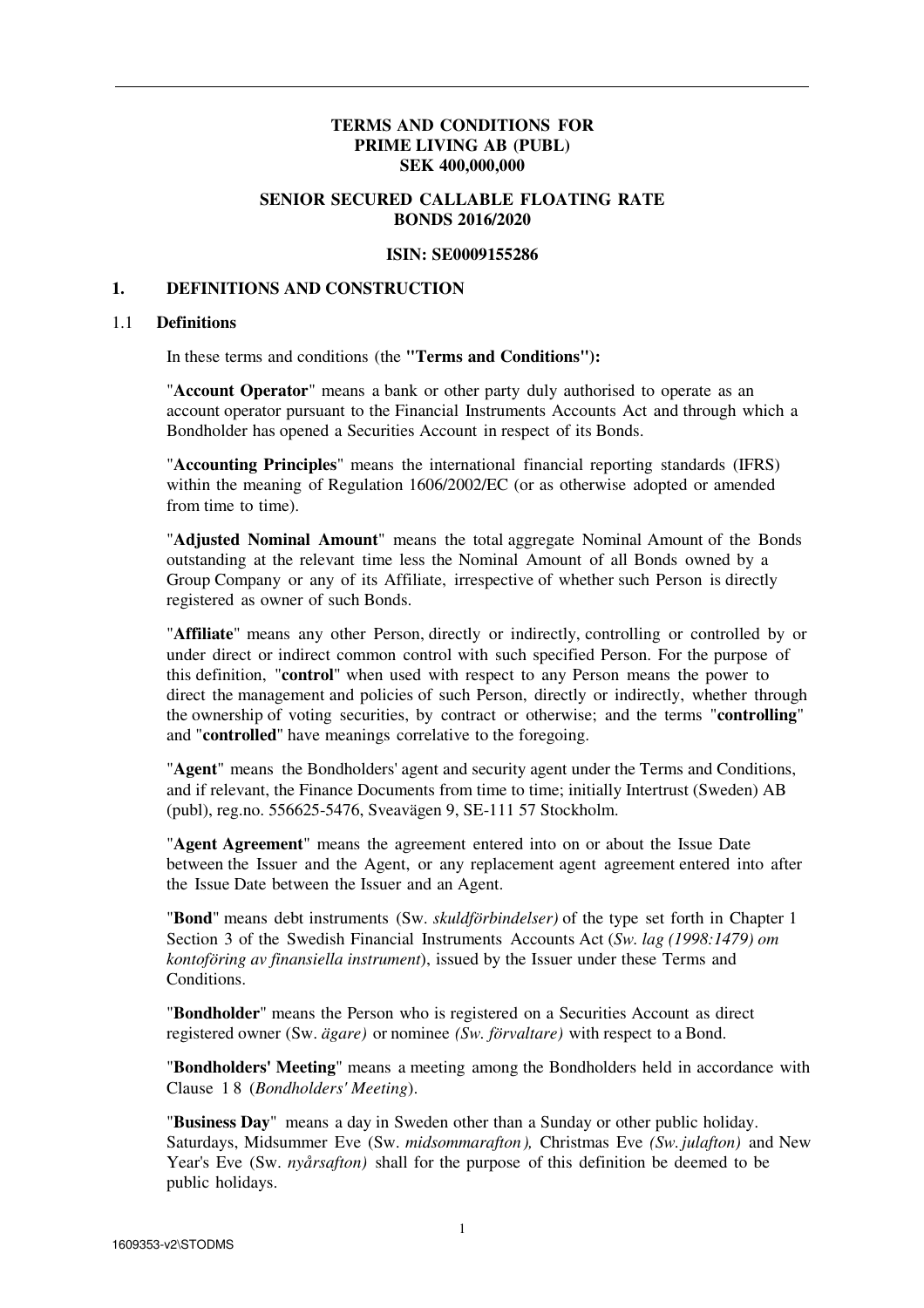"**Business Day Convention**" means the first following day that is a Business Day unless that day falls in the next calendar month, in which case that day will be the first preceding day that is a Business Day.

"**Call Option Amount**" means:

- (a) The Make Whole Amount if the call option is exercised before the First Call Date;
- (b) 102.25 per cent. of the Nominal Amount if the Call Option is exercised on or after the First Call Date up to (but not including) the date falling 45 months after the Issue Date; or
- (c) 100.00 per cent. of the Nominal Amount if the Call Option is exercised on or after the date falling 45 months after the Issue Date up to (but not including) the Final Redemption Date.

"**Change of Control Event**" means the occurrence of events whereby:

- (a) any person or group of person acting together, acquire control over the Issuer and where "**control**" means (i) acquiring or controlling, directly or indirectly, more than 50 per cent. of the voting shares of the Issuer, or (ii) the right to, directly or indirectly, appoint or remove the whole or a majority of the directors of the board of directors of the Issuer; or
- (b) the shares of the Issuer ceases to be listed on a Regulated Market or any multilateral trading facility (as defined in Directive 2004/39/EC on markets in financial instruments).

"**Compliance Certificate**" means a certificate, in form and substance reasonably satisfactory to the Agent, signed by the Issuer certifying (a) that so far as it is aware no Event of Default is continuing or, if it is aware that such event is continuing, specifying the event and steps, if any, being taken to remedy it; (b) if provided in connection with a financial statement being made available pursuant to Clause 12.9.1(c), that the financial covenants in Clause 12.1 are met. The first Compliance Certificate shall be delivered in connection with the financial statements for the period ending 30 June 2017 being made available.

"**Conditions Precedent Failure**" means that the conditions precedent set out in Clause 13.3 in relation to Tranche 3 has not been satisfied on or prior to 30 June 2017.

"**CSD**" means the Issuer's central securities depository and registrar in respect of the Bonds from time to time; initially Euroclear Sweden AB (reg. no. 556112-8074), P.O. Box 191, SE-101 23 Stockholm, Sweden.

"**CSD Regulations**" means the CSD's rules and regulations applicable to the Issuer, the Agent and the Bonds from time to time.

"**Downstream Loans**" means the downstream loans provided by the Issuer from the proceeds under Tranche 1 to:

- (a) TP6 Oxie AB in the amount of SEK 51,000,000;
- (b) TPL 1 Oxie AB in the amount of SEK 89,000,000; and
- (c) TP9 Oxie AB in the amount of SEK 125,000,000; and

the downstream loans provided by the Issuer from the proceeds under Tranche 2 and Tranche 3 to TP9 Oxie AB and any further downstream loans provided by the Issuer to a Property Company.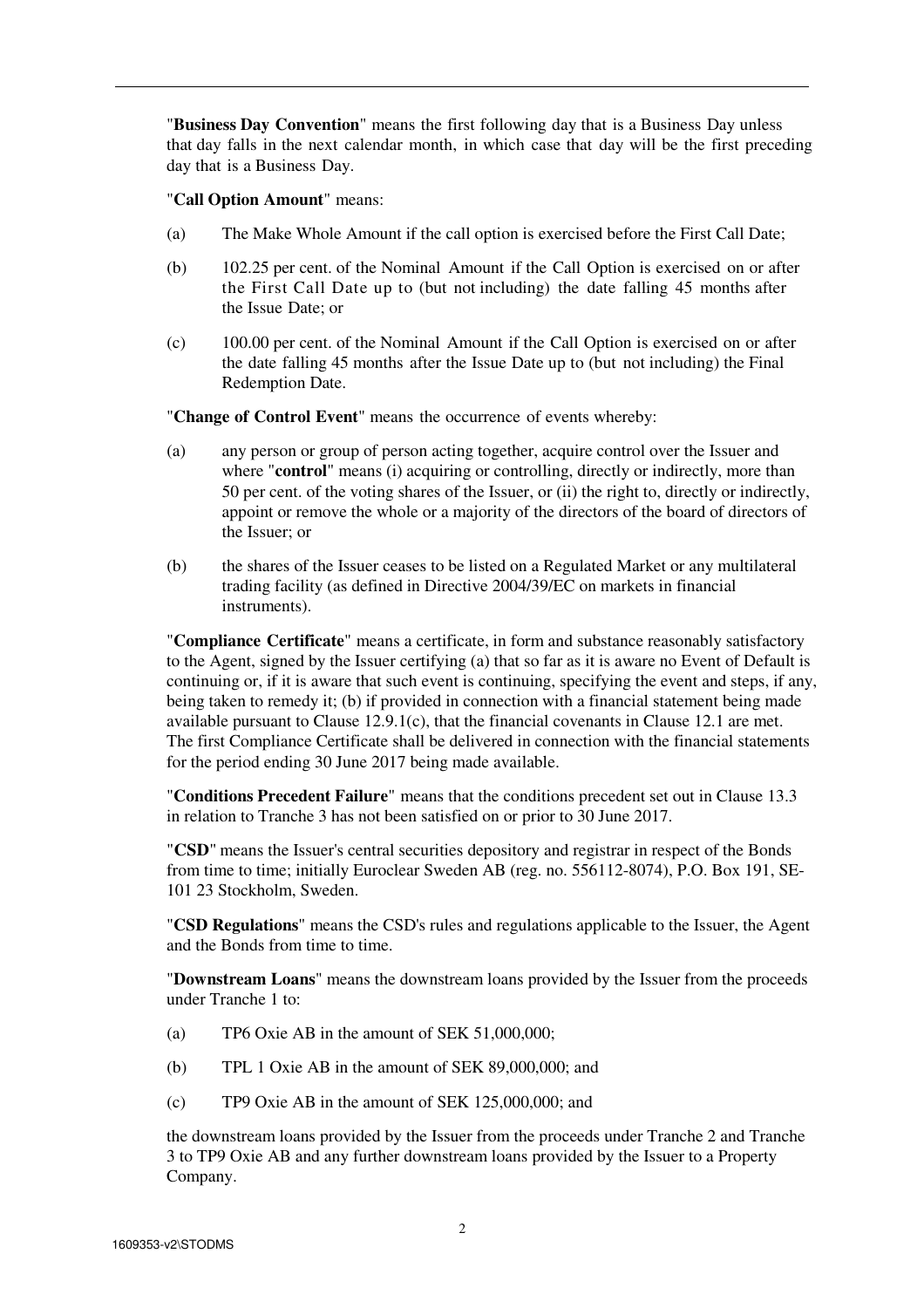"**Downstream Loan Pledge Agreement**" means the pledge agreement entered into between the Issuer and the Agent on or about the Issue Date in relation to the Downstream Loans.

"**Escrow Account**" means a bank account of the Issuer held with the Escrow Account Bank (as defined in the Escrow Account Pledge Agreement), into which the proceeds under Tranche 2 and Tranche 3 will be transferred and which has been pledged in favour of the Agent and the Bondholders (represented by the Agent) under the Escrow Account Pledge Agreement.

"**Escrow Account Pledge Agreement**" means the pledge agreement entered into between the Issuer and the Agent (acting on its own behalf and in its capacity as agent and security agent representing the Bondholders) before the Issue Date in respect of a first priority pledge over the Escrow Account and all funds held on the Escrow Account from time to time, granted in favour of the Agent and the Bondholders (represented by the Agent).

"**Event of Default**" means an event or circumstance specified in Clause 15.1.

"**Existing Property Mortgages**" means (i) the property mortgages in Malmö Träpanelen 6 in the amount of SEK 45,000,000 (within SEK 45,000,000), (ii) the property mortgages in Malmö Träpanelen 8 in the amount of SEK 80,000,000 (within SEK 80,000,000), and (iii) the property mortgages in Malmö Träpanelen 1 in the amount of SEK 110,000,000 (within SEK 110,000,000).

"**Finance Documents**" means the Terms and Conditions, the Security Documents, the Escrow Account Pledge Agreement, the Agent Agreement, any Compliance Certificate and any other document designated by the Agent and the Issuer as a Finance Document.

"**Financial Indebtedness**" means any indebtedness in respect of:

- (a) monies borrowed or raised, including (including under any bank financing or Market Loan);
- (b) the amount of any liability under any finance leases (a lease which in accordance with the Accounting Principles is treated as an asset and a corresponding liability);
- (c) receivables sold or discounted (other than on a non-recourse basis, provided that the requirements for de-recognition under the Accounting Principles are met);
- (d) any other transaction (including the obligation to pay deferred purchase price) having the commercial effect of a borrowing or otherwise being classified as borrowing under the Accounting Principles;
- (e) the marked-to-market value of derivative transactions entered into in connection with protection against, or in order to benefit from, the fluctuation in any rate or price (if any actual amount is due as a result of a termination or a close-out, such amount shall be used instead);
- (f) counter-indemnity obligations in respect of guarantees or other instruments issued by a bank or financial institution; and
- (g) without double-counting, liabilities under guarantees or indemnities for any of the obligations referred to in paragraphs (a) to (f) above.

"**Financial Instruments Accounts Act**" means the Swedish Financial Instruments Accounts Act (Sw. *lag (1998:1479) om kontoföring av finansiella instrument).*

"**Final Redemption Date**" means 29 September 2020, at which date each Bond shall be redeemed at a price equal to 100.00 per cent. of the Nominal Amount.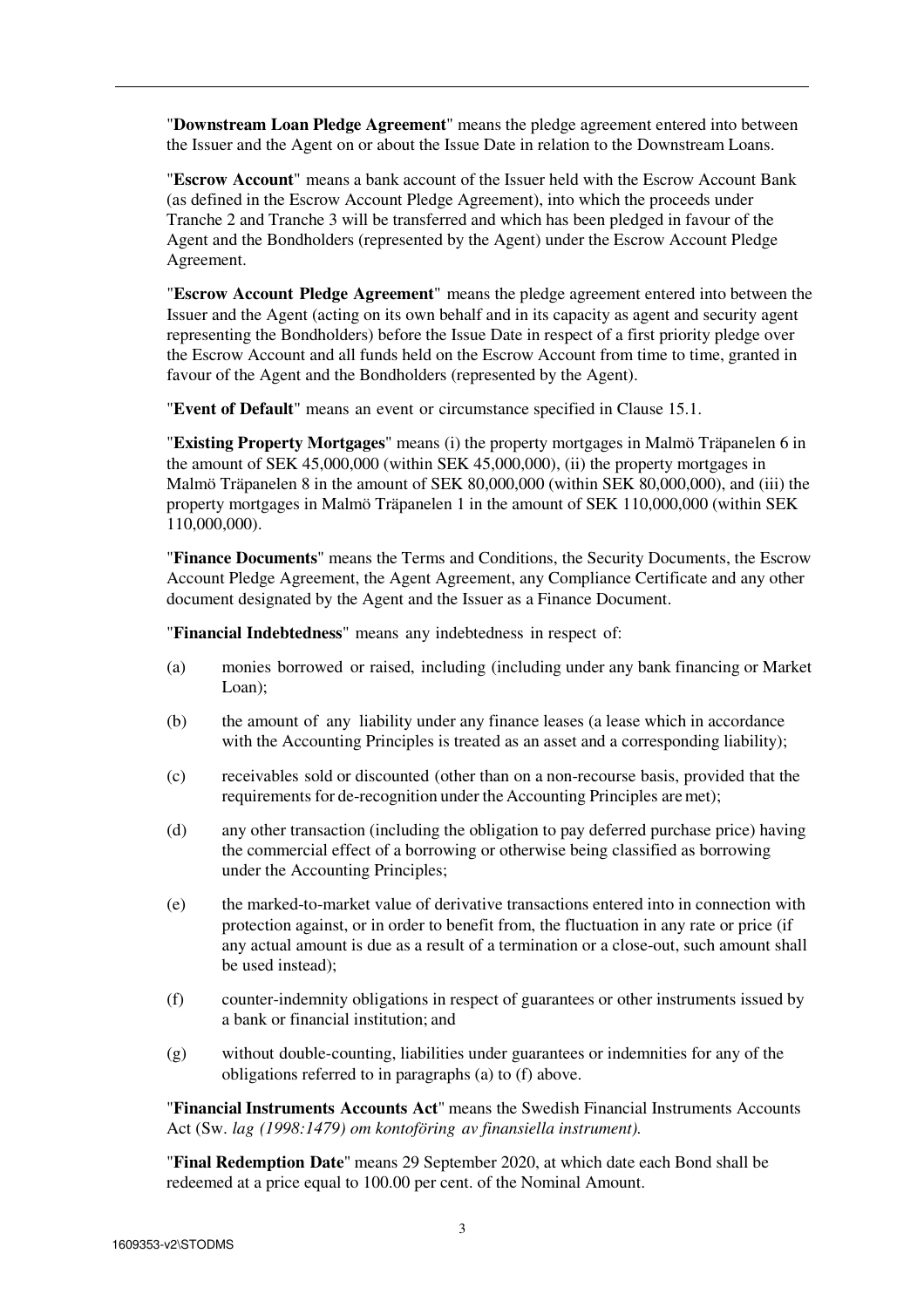"**First Call Date**" means the date falling 36 months after the Issue Date or, to the extent such day is not a Business Day, the Business Day following from an application of the Business Day Convention.

"**Force Majeure Event**" has the meaning set forth in Clause 27.1.

"**Group**" means the Issuer and all the Subsidiaries from time to time (each a "**Group Company**").

"**Initial Nominal Amount**" means the initial nominal amount of each Bond will be SEK 1,000,000.

"**Interest**" means the interest on the Bonds calculated in accordance with Clauses 1 0 . 1 to 10.3.

"**Interest Coverage Ratio**" means the ratio of Net Operating Income to Net Finance Costs in relation to the Property Companies.

"**Interest Payment Date**" means 29 March, 29 June, 29 September and 29 December each year or, to the extent such day is not a Business Day, the Business Day following from an application of the Business Day Convention (with the first Interest Payment Date being 29 December 2016 and the last Interest Payment Date being the Final Redemption Date).

"**Interest Period**" means each period beginning on (but excluding) the Issue Date or any Interest Payment Date and ending on (and including) the next succeeding Interest Payment Date (or a shorter period if relevant).

"**Interest Rate**" means a floating rate of STIBOR (3 months) + 4.5 per cent. per annum.

"**Issue Date**" means 29 September 2016.

"**Issuer**" means Prime Living AB (publ), reg. no. 556715-7929, having its registered address at Box 5317, 102 47 Stockholm, Sweden.

"**Listing Failure**" means the situation where the Bonds have not been listed on the corporate bond list of Nasdaq Stockholm (or any other Regulated Market) within sixty (60) calendar days after the Issue Date.

"**Loan to Value**" means, expressed as a percentage, the ratio of:

- (a) the Net Interest Bearing Debt of the Property Companies; to
- (b) the aggregate market value of the Properties as set out in the latest valuations delivered under these Terms and Conditions; and
- (c) an amount equal to the costs and expenses paid in relation to any on-going value enhancing investments in the Properties and any costs and expenses paid in relation to any value enhancing investments in the Properties completed since the latest valuation.

"**Make Whole Amount**" means an amount equal to the sum of:

- (a) the present value on the date on which the applicable notice of redemption is given of 102.25 per cent. of the Nominal Amount as if such payment originally should have taken place on the First Call Date; and
- (b) the present value on the date on which the applicable notice of redemption is given of the remaining interest payments (excluding accrued but unpaid interest up to the relevant redemption date) up to and including the First Call Date (assuming that the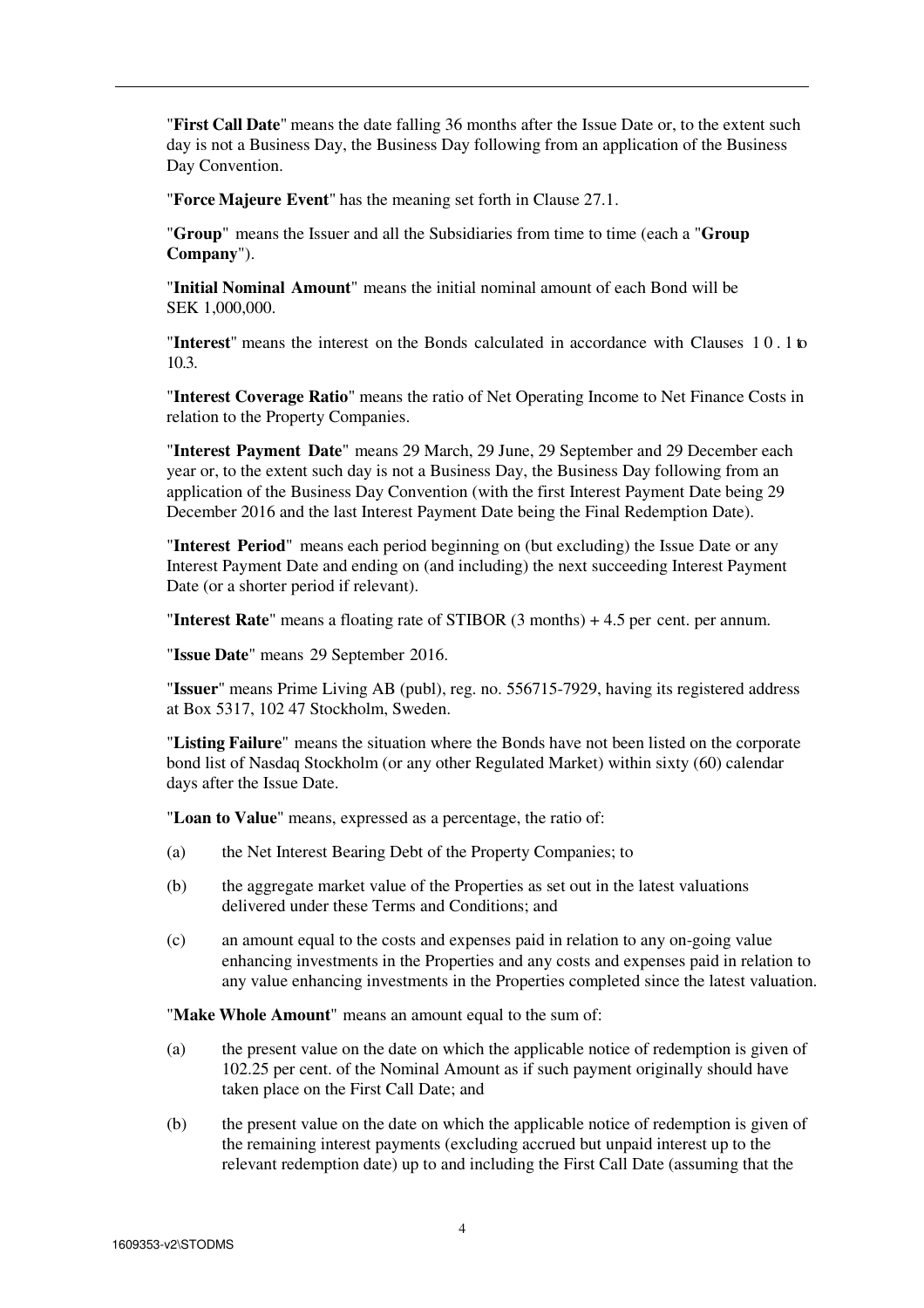Interest Rate for the period from the relevant record date to the First Call Date will be equal to the Interest Rate in effect on the date on which notice of redemption is given to the Bondholders);

both calculated by using a discount rate of 50 basis points over the comparable Swedish Government Bond Rate (i.e. comparable to the remaining duration of the Bonds until the First Call Date).

"**Market Loan**" means any loan or other indebtedness where an entity issues commercial paper, certificates, convertibles, subordinated debentures, bonds or any other debt securities (including, for the avoidance of doubt, medium term note programmes and other market funding programmes), provided in each case that such instruments and securities are or can be subject to trade on Nasdaq Stockholm or any other Regulated Market or unregulated recognised market place.

"**Modules**" means the modules which are identified in a list provided to the Agent prior to the Issue Date.

"**Nasdaq Stockholm**" means the Regulated Market of Nasdaq Stockholm AB, (reg. no. 556420-8394), SE-105 78 Stockholm, Sweden.

"**Net Finance Costs**" means the aggregate of all financial expenses for the Property Companies minus all financial income.

"**Net Interest Bearing Debt**" means the Property Companies' aggregate interest bearing debt (excluding Subordinated Loans) less cash and cash equivalent investments (such cash equivalent investments to be calculated in accordance with the Accounting Principles from time to time of the Group).

"**Net Operating Income**" means the Operating Income less the Operating Costs.

"**Nominal Amount**" means the Initial Nominal Amount, less the aggregate amount by which each Bond has been redeemed.

"**Operating Costs**" means, for each calculation period,

- (a) utilities charges relating to the Properties (such as electricity, water, heating, oil, gas, sewerage, cleaning, snow clearance and sanding and other similar costs, as applicable);
- (b) costs for repair and maintenance not exceeding what is necessary to maintain the current quality of the Properties (excluding for the avoidance of doubt all capital expenditure);
- (c) taxes directly attributable to the Properties (including non-refundable VAT and excluding, for the avoidance of doubt, any taxes on the net profit of the Property Companies);
- (d) insurance premiums under insurance policies relating to the Properties;
- (e) any other operating cost relating to the day-to-day business of the Properties and incurred in accordance with prudent real property management to the extent they are not fully recovered from the relevant tenant; and
- (f) any general administration costs of the Property Companies not relating to the specific Property or specific Properties (for the avoidance of doubt excluding any costs associated with development).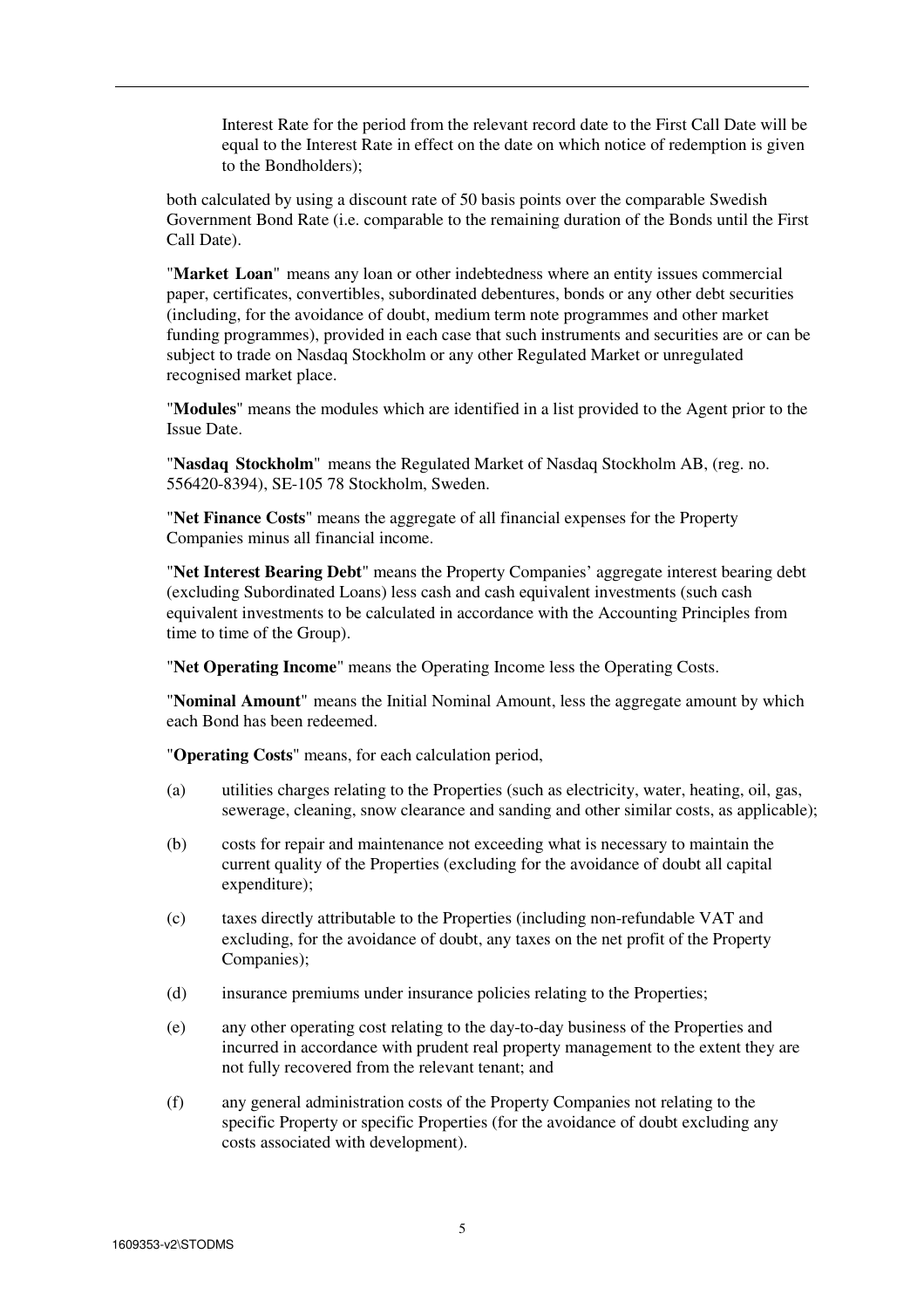"**Operating Income**" means, for each calculation period, the rental income in respect of the Properties.

"**Permitted Financial Indebtedness**" means Financial Indebtedness incurred under the Finance Documents, any Downstream Loans, any Subordinated Loans, any Refinancing Debt and a finance lease regarding certain equipment entered into by TPL 1 Oxie AB prior to the Issue Date.

"**Person**" means any individual, corporation, partnership, limited liability company, joint venture, association, joint-stock company, trust, unincorporated organisation, government, or any agency or political subdivision thereof, or any other entity, whether or not having a separate legal personality.

"**Properties**" means Malmö Träpanelen 1, Malmö Träpanelen 6 and Malmö Träpanelen 8.

"**Property Companies**" means TP6 Oxie AB (reg. no. 556921-5196), TPL 1 Oxie AB (reg. no. 556921-5204) and TP9 Oxie AB (reg. no. 559030-8051).

"**Property Pledge Agreement**" means the pledge over the Existing Property Mortgages entered into between the Property Companies and the Agent (acting on its own behalf and in its capacity as agent and security agent representing the Bondholders).

"**Quotation Day**" means, in relation to any period for which an interest rate is to be determined, two (2) Business Days before the first day of that period (i.e., the day that period commences, even if no interest accrues on such day).

"**Refinancing Debt**" means any Financial Indebtedness which is incurred for the purpose of refinancing the Bonds.

"**Record Date**" means the fifth (5th) Business Day prior to (i) an Interest Payment Date, (ii) a Redemption Date, (iii) a date on which a payment to the Bondholders is to be made under Clause 16 *(Distribution of proceeds)* or (iv) another relevant date, or in each case such other Business Day falling prior to a relevant date if generally applicable on the Swedish bond market.

"**Redemption Date**" means the date on which the relevant Bonds are to be redeemed in accordance with Clause 11 *(Redemption and repurchase of the Bonds).*

"**Reference Date**" means 31 March, 30 June, 30 September and 31 December in each year for as long as any Bonds are outstanding. With reference to the Loan to Value ratio and the Interest Coverage Ratio, the first Reference Date shall be 30 June 2017.

"**Regulated Market**" means any regulated market (as defined in Directive 2004/39/EC on markets in financial instruments).

"**Securities Account**" means the account for dematerialised securities maintained by the CSD pursuant to the Financial Instruments Accounts Act in which (i) an owner of such security is directly registered or (ii) an owner's holding of securities is registered in the name of a nominee.

"**Security Documents**" means the Share Pledge Agreement, the Property Pledge Agreement and the Downstream Loan Pledge Agreement.

"**Share Pledge Agreement**" means the share pledge agreement regarding a first priority pledge over all of the shares in the Property Companies, entered into between Prime Living Oxie AB and the Agent (acting on its own behalf and in its capacity as agent and security agent representing the Bondholders).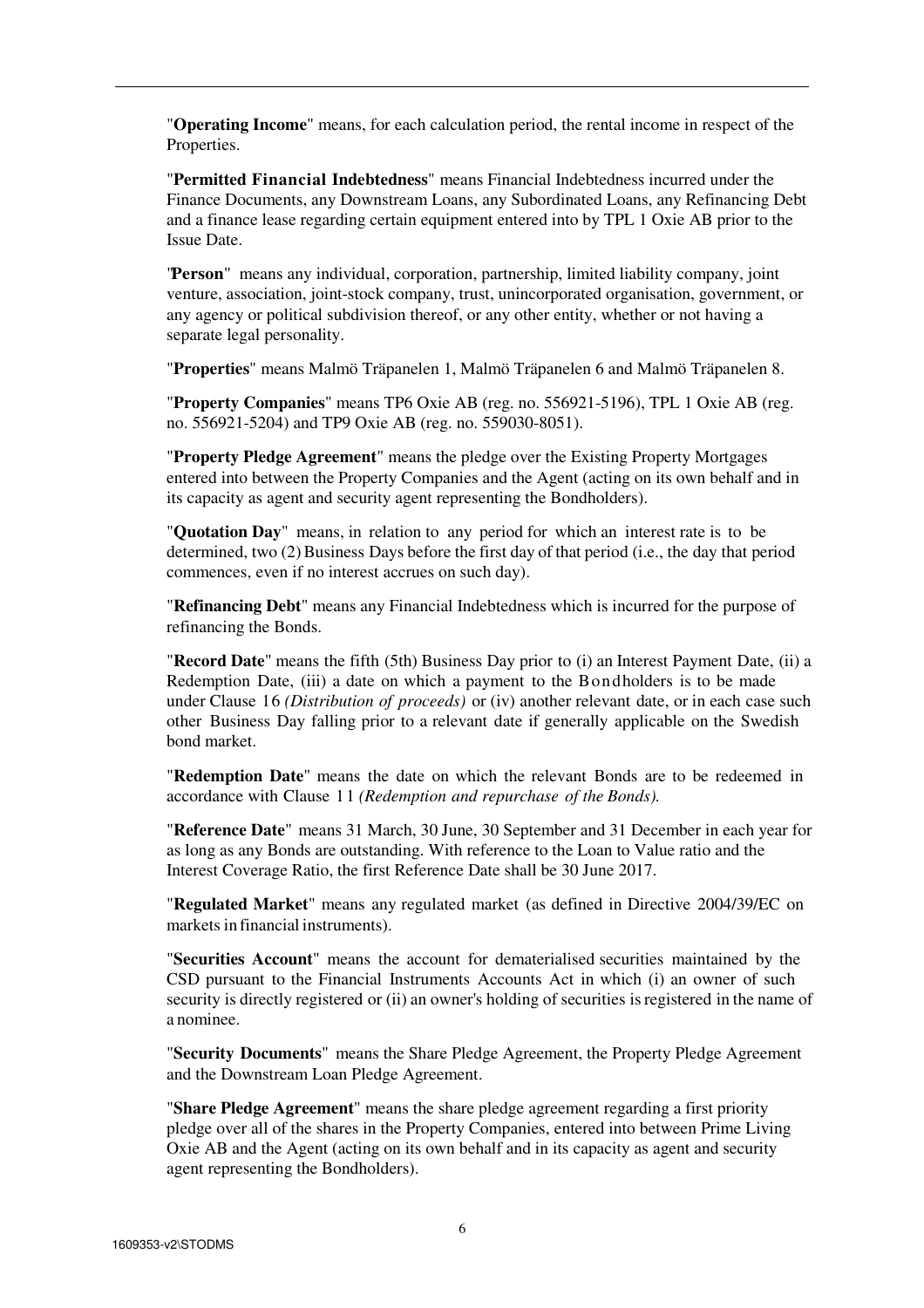"**Sole Bookrunner and Issuing Agent**" means ABG Sundal Collier AB, (reg. no. 556538- 8674), P.O. Box 7269 SE-103 89 Stockholm, Sweden and ABG Sundal Collier ASA, (reg. no. 883 603 362), P.O. Box 1444 Vika, 0115 Oslo, Norway.

"**STIBOR**" means:

- (a) the applicable percentage rate per annum displayed on Nasdaq Stockholm's website for STIBOR fixing (or through another website replacing it) as of or around 11.00 a.m. on the Quotation Day for the offering of deposits in SEK and for a period comparable to the relevant Interest Period; or
- (b) if no rate is available for the relevant Interest Period, the arithmetic mean of the rates (rounded upwards to four decimal places) as supplied to the Issuing Agent at its request quoted by leading banks in the Stockholm interbank market reasonably selected by the Issuing Agent, for deposits of SEK one hundred million (100,000,000) for the relevant period; or
- (c) if no quotation is available pursuant to item (b) above, the interest rate which according to the reasonable assessment of the Issuing Agent best reflects the interest rate for deposits in SEK offered in the Stockholm interbank market for the relevant period; and
- (d) if any such rate is below zero (0), STIBOR will be deemed to be zero (0).

"**Subordinated Loan**" means any Financial Indebtedness due, owing or incurred by the Property Companies ) which according to its terms (or a subordination agreement on terms and conditions satisfactory to the Agent) is subordinated to any other Financial Indebtedness incurred by the Property Companies and according to its terms yield only payment-in-kind interest.

"**Subsidiary**" means, in relation to the Issuer, any legal entity (whether incorporated or not), in respect of which the Issuer, directly or indirectly, (i) owns shares or ownership rights representing more than 50 per cent. of the total number of votes held by the owners, (ii) otherwise controls more than 50 per cent. of the total number of votes held by the owners, (iii) has the power to appoint and remove all, or the majority of, the members of the board of directors or other governing body or (iv) exercises control as determined in accordance with the Accounting Principles.

"**Swedish Government Bond Rate**" means the yield to maturity at the time of computation of direct obligations of Sweden, acting through the Swedish National Debt Office (a Swedish Government Bond; Sw. *statsobligation*) with a constant maturity (such yield to be the weekly average yield as officially compiled and published in the most recent financial statistics that has become publicly available at least two (2) Business Days (but not more than five (5) Business Days) prior to the relevant Record Date for the redemption date (or, if such financial statistics are not so published or available, any publicly available source of similar market data selected by the Issuer in good faith)) most nearly equal to the period from the redemption date to the First Call Date; provided, however, that if the period from the redemption date to the First Call Date is not equal to the constant maturity of a direct obligation of Sweden, acting through the Swedish National Debt Office for which a weekly average yield is given, the Swedish Government Bond Rate shall be obtained by linear interpolation (calculated to the nearest one-twelfth of a year) from the weekly average yields of direct obligations of Sweden, acting through the Swedish National Debt Office, for which such yields are given, except that if the period from such redemption date to the First Call Date is less than one year, the weekly average yield on actually traded direct obligations of Sweden, acting through the Swedish National Debt Office, adjusted to a constant maturity of one year shall be used.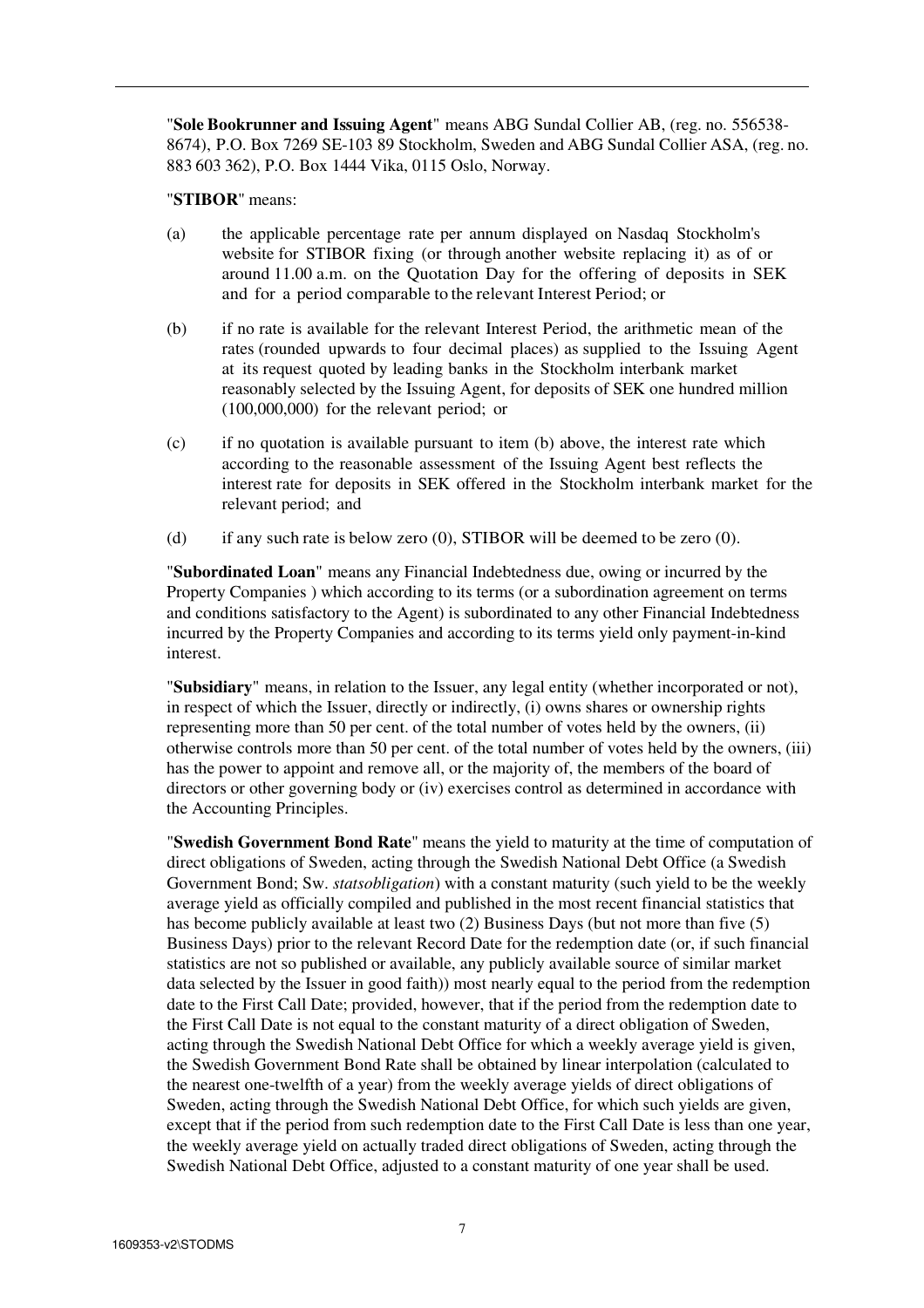"**Swedish Kronor**" and "**SEK**" means the lawful currency of Sweden.

"**Tranche 1**" means SEK 265,000,000.

"**Tranche 2**" means SEK 70,000,000.

"**Tranche 3**" means SEK 65,000,000 minus Transaction Costs.

"**Tranches**" means Tranche 1, Tranche 2 and Tranche 3, and "**Tranche**" means any of them.

"**Transaction Costs**" means all fees, costs and expenses, stamp, registration and other taxies incurred by the Issuer or the Property Companies in connection with the Bond Issue and the listing of the Bonds.

"**Written Procedure**" means the written or electronic procedure for decision making among the Bondholders in accordance with Clause 19 *(Written Procedure).*

#### 1.2 **Construction**

- 1.2.1 Unless a contrary indication appears, any reference in these Terms and Conditions to:
- (a) "assets" includes present and future properties, revenues and rights of every description;
- (b) any agreement or instrument is a reference to that agreement or instrument as supplemented, amended, novated, extended, restated or replaced from time to time;
- (c) a "regulation" includes any regulation, rule or official directive (whether or not having the force of law) of any governmental, intergovernmental or supranational body, agency or department;
- (d) a provision of law is a reference to that provision as amended or re-enacted; and
- (e) a time of day is a reference to Stockholm time.
- 1.2.2 An Event of Default is continuing if it has not been remedied or waived.
- 1.2.3 When ascertaining whether a limit or threshold specified in SEK has been attained or broken, an amount in another currency shall be counted on the basis of the rate of exchange for such currency against SEK for the previous Business Day, as published by the Swedish Central Bank (Sw. *Riksbanken)* on its website (www.riksbank.se). If no such rate 1s available, the most recently published rate shall be used instead.
- 1.2.4 A notice shall be deemed to be sent by way of press release if it is made available to the public within Sweden promptly and in a non-discriminatory manner.
- 1.2.5 No delay or omission of the Agent or of any Bondholder to exercise any right or remedy under these Terms and Conditions shall impair or operate as a waiver of any such right or remedy.

## **2. THE AMOUNT OF THE BONDS AND UNDERTAKING TO MAKE PAYMENTS**

2.1 The aggregate amount of the bond loan will be an amount of SEK 400,000,000 which will be represented by Bonds, each of an initial nominal amount of SEK 1,000,000 or full multiples thereof (the "**Initial Nominal Amount**"). The nominal amount of each Bond will be the Initial Nominal Amount, less the aggregate amount by which each Bond has been redeemed in part pursuant to a partial prepayment by the Issuer (the "**Nominal Amount**"). The total nominal amount of the Bonds is SEK 400,000,000 ("**Bond Issue**"). All Bonds are issued on a fully paid basis at an issue price of 100.00 per cent. of the Nominal Amount. The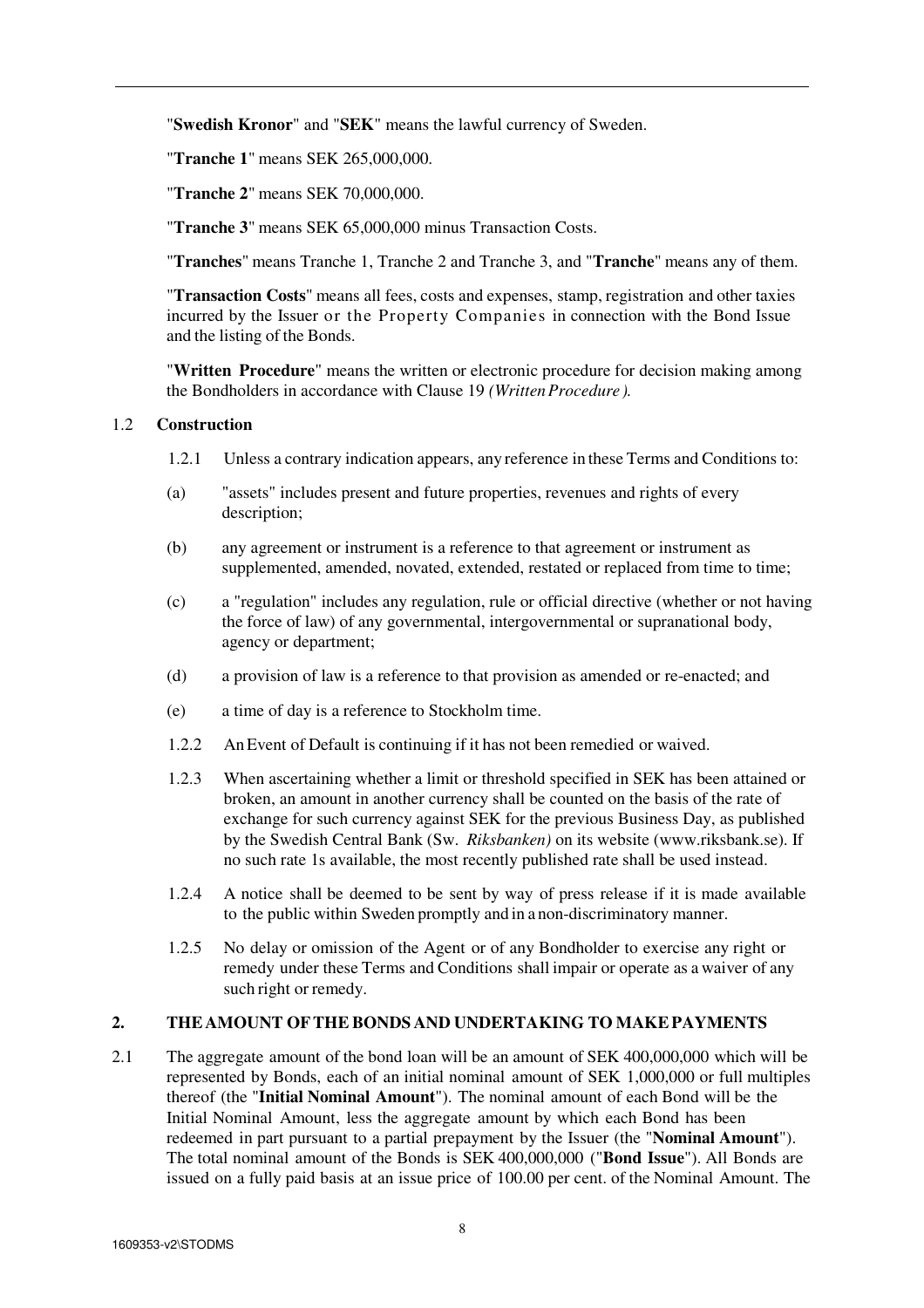ISIN for the Bonds is SE0009155286. The minimum permissible investment in connection with the Bond Issue is SEK 1,000,000.

- 2.2 The Issuer undertakes to repay the Bonds, to pay Interest and to otherwise act in accordance and comply with these Terms and Conditions.
- 2.3 The Bonds are denominated in SEK and each Bond is constituted by these Terms and **Conditions**
- 2.4 By subscribing for Bonds, each initial Bondholder agrees that the Bonds shall benefit from and be subject to these Terms and Conditions and by acquiring Bonds each subsequent Bondholder confirms these Terms and Conditions.

#### **3. STATUS OF THE BONDS**

3.1 The Bonds constitute direct, general, unconditional, unsubordinated and secured obligations of the Issuer and shall at all times rank at least *pari passu* with all direct, general, unconditional, unsubordinated and u n secured obligations of the Issuer and without any preference among them.

#### **4. USE OF PROCEEDS**

- 4.1 The Bond Issue shall be used (i) to refinance the Property Companies' existing financing in full, (ii) for general corporate purposes (including acquisitions) and (iii) Transaction Costs ("**Purpose of the Bond Issue**").
- 4.2 Upon fulfilment of the conditions precedents set out in Clause 13.1, the proceeds under Tranche 1 shall be disbursed to the Issuer by the Issuing Agent. The proceeds under Tranche 1 shall be on-lent by the Issuer to the Property Companies as Downstream Loans.
- 4.3 The Issuer shall establish the Escrow Account prior to the Issue Date. On the Issue Date, the Issuing Agent shall transfer the proceeds under Tranche 2 and Tranche 3 to the Escrow Account. For the purpose of securing that the Conditions Precedent for Disbursement have been fulfilled before the disbursement of Tranche 2 and Tranche 3, respectively, and for the purpose of securing that the proceeds under Tranche 2 and Tranche 3 will be used by the Issuer in accordance with the Purpose of the Bond Issue, the Escrow Account will be pledged in favour of the Agent and the Bondholders (represented by the Agent). The pledge over the Escrow Account shall be released when the Conditions Precedent for Disbursement in relation to Tranche 2 and Tranche 3 have been fulfilled. The proceeds under Tranche 2 and Tranche 3 shall be on-lent to TP9 Oxie AB in the form of Downstream Loans. With respect to Tranche 3 the Issuer shall ensure that an amount corresponding to the gross amount of the proceeds. before any deduction of Transaction Costs, i.e. SEK 65,000,000, is on-lent.

# **5. SECURITY**

- 5.1 As continuing security for the due and punctual fulfilment of the Issuer's obligations under the Finance Documents, the Issuer and the Property Companies shall pledge to the Agent and the Bondholders (represented by the Agent) as first ranking security;
	- (a) all shares in the Property Companies pursuant to the Share Pledge Agreement;
	- (b) the Existing Property Mortgages pursuant to the Property Pledge Agreement; and
	- (c) the Downstream Loans pursuant to the Downstream Loan Pledge Agreement.
- 5.2 The Issuer shall ensure that the Security Documents and all documents relating thereto are duly executed in favour of the Bondholders and the Agent (as represented by the Agent) and that such documents are legally valid, perfected, enforceable and in full force and effect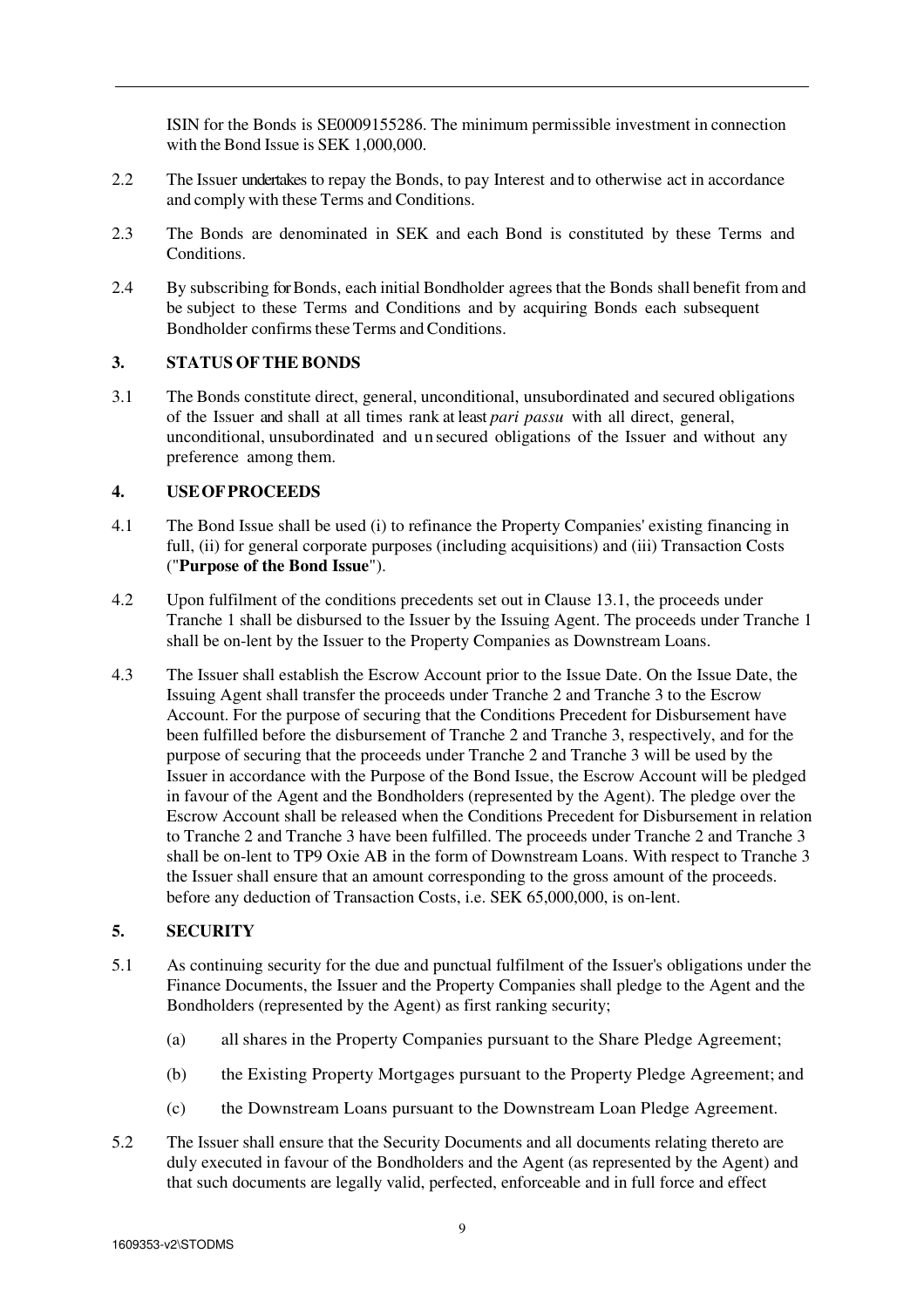according to their terms. The Issuer shall execute and procure the execution of such further documentation as the Agent may reasonably require in order for the Bondholders and the Agent to at all times maintain the security position envisaged hereunder.

- 5.3 The Agent will hold the security created under the Security Documents on behalf of itself and the Bondholders in accordance with these Terms and Conditions and the Security Documents.
- 5.4 Except if otherwise decided by the Bondholders according to the procedures set out in Clauses 17 *(Decisions by Bondholders)*, 18 *(Bondholder's Meeting)* and 19 *(Written procedures)*, the Agent is, without first having to obtain the Bondholders' consent, entitled to enter into binding agreements with the Issuer, the Property Companies or other Subsidiaries, or third parties if it is, in the Agent's sole discretion, necessary for the purpose of establishing, maintaining, altering, releasing or enforcing the security created (or to be created) under the Security Documents or for the purpose of settling the various Bondholders' relative rights to the security created under the Security Documents, respectively. The Agent is entitled to take all measures available to it according to the Security Documents.
- 5.5 If the Bonds are declared due and payable according to Clause 15 *(Termination of the Bonds)* or following the Final Redemption Date, the Agent is entitled to enforce the security created under the Security Documents, in such manner and under such conditions that the Agent finds acceptable (if in accordance with the Security Documents, respectively).
- 5.6 If a Bondholders' Meeting has been convened, or a Written Procedure instigated, to decide on the termination of the Bonds and/or the enforcement of all or any of the security created under all or any of the Security Documents, the Agent is obligated to take actions in accordance with the Bondholders' decision regarding the security created under the Security Documents. However, if the Bonds are not terminated due to that the cause for termination has ceased or due to any other circumstance mentioned in these Terms and Conditions, the Agent shall not enforce any of the security created under the Security Documents. If the Bondholders, without any prior initiative from the Agent or the Issuer, have made a decision regarding termination of the Bonds and enforcement of any of the security created under the Security Documents in accordance with the procedures set out in Clauses 17 *(Decisions by Bondholders)*, 18 *(Bondholder's Meeting)* and 19 *(Written procedures)*, the Agent shall promptly declare the Bonds terminated and enforce the security created under the Security Documents. The Agent is, however, not liable to take action if the Agent considers cause for termination and/or acceleration not to be at hand, unless the instructing Bondholders in writing commit to holding the Agent indemnified and, at the Agent's own discretion, grant sufficient security for the obligation.
- 5.7 Funds that the Agent receives on account of the Bondholders in connection with the enforcement of any or all of the security created under the Security Documents constitute escrow funds (Sw. *redovisningsmedel*) according to the Escrow Funds Act (Sw. *lag (1944:181) om redovisningsmedel*) and must be held on a separate account on behalf of the Bondholders. The Agent shall promptly arrange for payments of such funds in accordance with Clause 16 *(Distribution of proceeds)*. If the Agent deems it appropriate, it may, in accordance with Clause 5.8, instruct the CSD to arrange for payment to the Bondholders.
- 5.8 For the purpose of exercising the rights of the Bondholders and the Agent under these Terms and Conditions and for the purpose of distributing any funds originating from the enforcement of any security created under the Security Documents, the Issuer irrevocably authorises and empowers the Agent to act in the name of the Issuer, and on behalf of the Issuer, to instruct the CSD to arrange for payment to the Bondholders in accordance with Clause 5.7. To the extent permissible by law, the powers set out in this Clause 5.8 are irrevocable and shall be valid for as long as any Bonds remain outstanding. The Issuer shall immediately upon request by the Agent provide the Agent with any such documents, including a written power of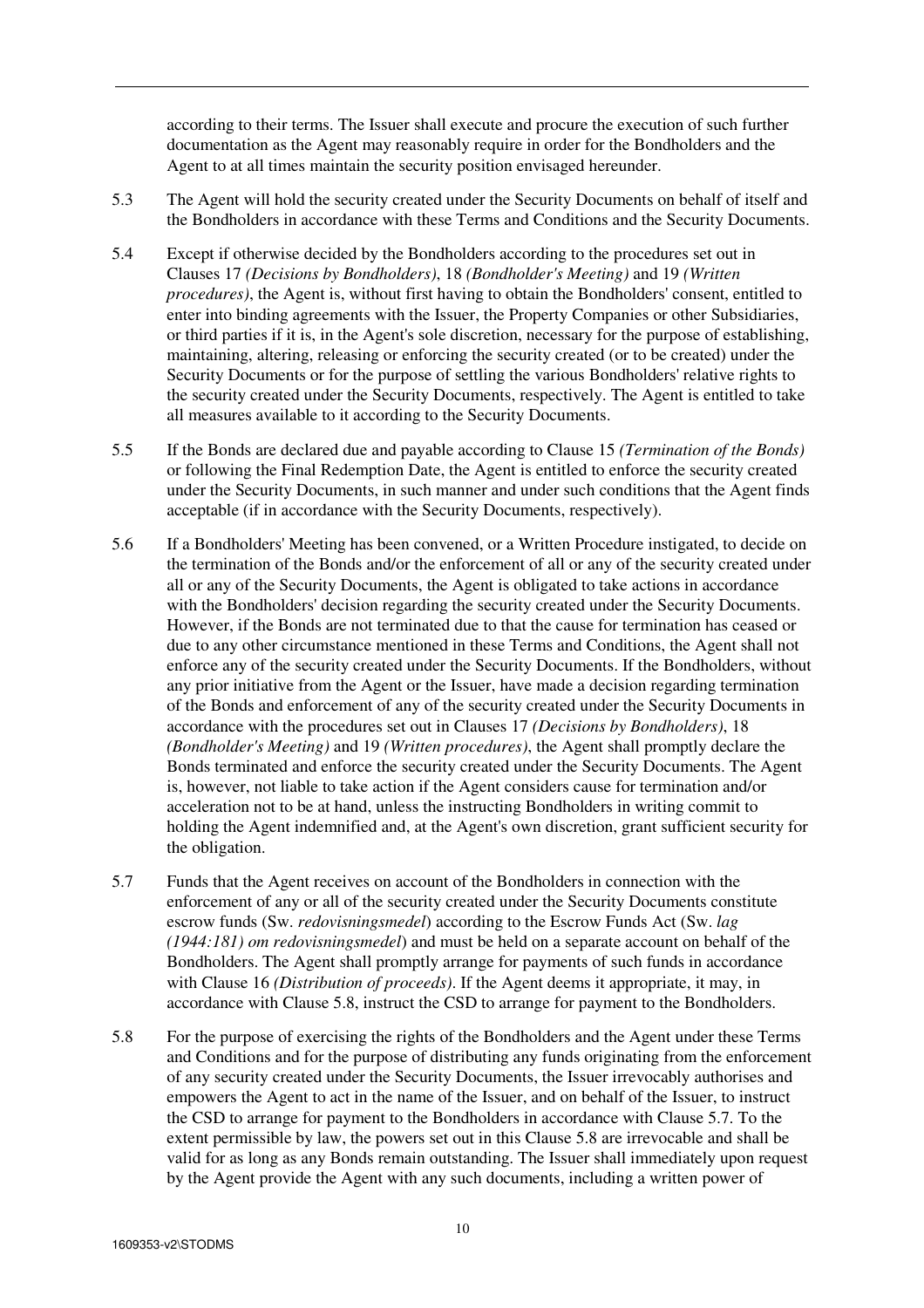attorney (in form and substance to the Agent's satisfaction), which the Agent deems necessary for the purpose of carrying out its duties under Clause 5.7 (including as required by the CSD in order for the CSD to accept such payment instructions). Especially, the Issuer shall, upon the Agent's request, provide the Agent with a written power of attorney empowering the Agent to change the bank account registered with the CSD to a bank account in the name of the Agent and to instruct the CSD to pay out funds originating from an enforcement in accordance with Clause 5.7 to the Bondholders through the CSD.

# **6. THE BONDS AND TRANSFERABILITY**

- 6.1 Each Bondholder is bound by these Terms and Conditions without there being any further actions required to be taken or formalities to be complied with.
- 6.2 The Bonds are freely transferable. All Bond transfers are subject to these Terms and Conditions and these Terms and Conditions are automatically applicable in relation to all Bond transferees upon completed transfer.
- 6.3 Upon a transfer of Bonds, any rights and obligations under these Terms and Conditions relating to such Bonds are automatically transferred to the transferee.
- 6.4 No action is being taken in any jurisdiction that would or is intended to permit a public offering of the Bonds or the possession, circulation or distribution of any document or other material relating to the Issuer or the Bonds in any jurisdiction other than Sweden, where action for that purpose is required. Each Bondholder must inform itself about, and observe, any applicable restrictions to the transfer of material relating to the Issuer or the Bonds, (due to, *e.g*., its nationality, its residency, its registered address or its place(s) of business). Each Bondholder must ensure compliance with such restrictions at its own cost and expense.
- 6.5 For the avoidance of doubt and notwithstanding the above, a Bondholder which allegedly has purchased Bonds in contradiction to mandatory restrictions applicable may nevertheless utilise its voting rights under these Terms and Conditions and shall be entitled to exercise its full rights as a Bondholder hereunder in each case until such allegations have been resolved.

# **7. BONDS IN BOOK-ENTRY FORM**

- 7.1 The Bonds will be registered for the Bondholders on their respective Securities Accounts and no physical Bonds will be issued. Accordingly, the Bonds will be registered in accordance with the Financial Instruments Accounts Act. Registration requests relating to the Bonds shall be directed to an Account Operator.
- 7.2 Those who according to assignment, security, the provisions of the Swedish Children and Parents Code (Sw. *föräldrabalken (1949:381)*), conditions of will or deed of gift or otherwise have acquired a right to receive payments in respect of a Bond shall register their entitlements to receive payment in accordance with the Financial Instruments Accounts Act.
- 7.3 The Issuer (and the Agent when permitted under the CSD's applicable regulations) shall be entitled to obtain information from the debt register (Sw. *skuldbok*) kept by the CSD in respect of the Bonds. At the request of the Agent, the Issuer shall promptly obtain such information and provide it to the Agent.
- 7.4 For the purpose of or in connection with any Bondholders' Meeting or any Written Procedure, the Issuing Agent shall be entitled to obtain information from the debt register kept by the CSD in respect of the Bonds. If the Agent does not otherwise obtain information from such debt register as contemplated under these Terms and Conditions, the Issuing Agent shall at the request of the Agent obtain information from the debt register and provide it to the Agent.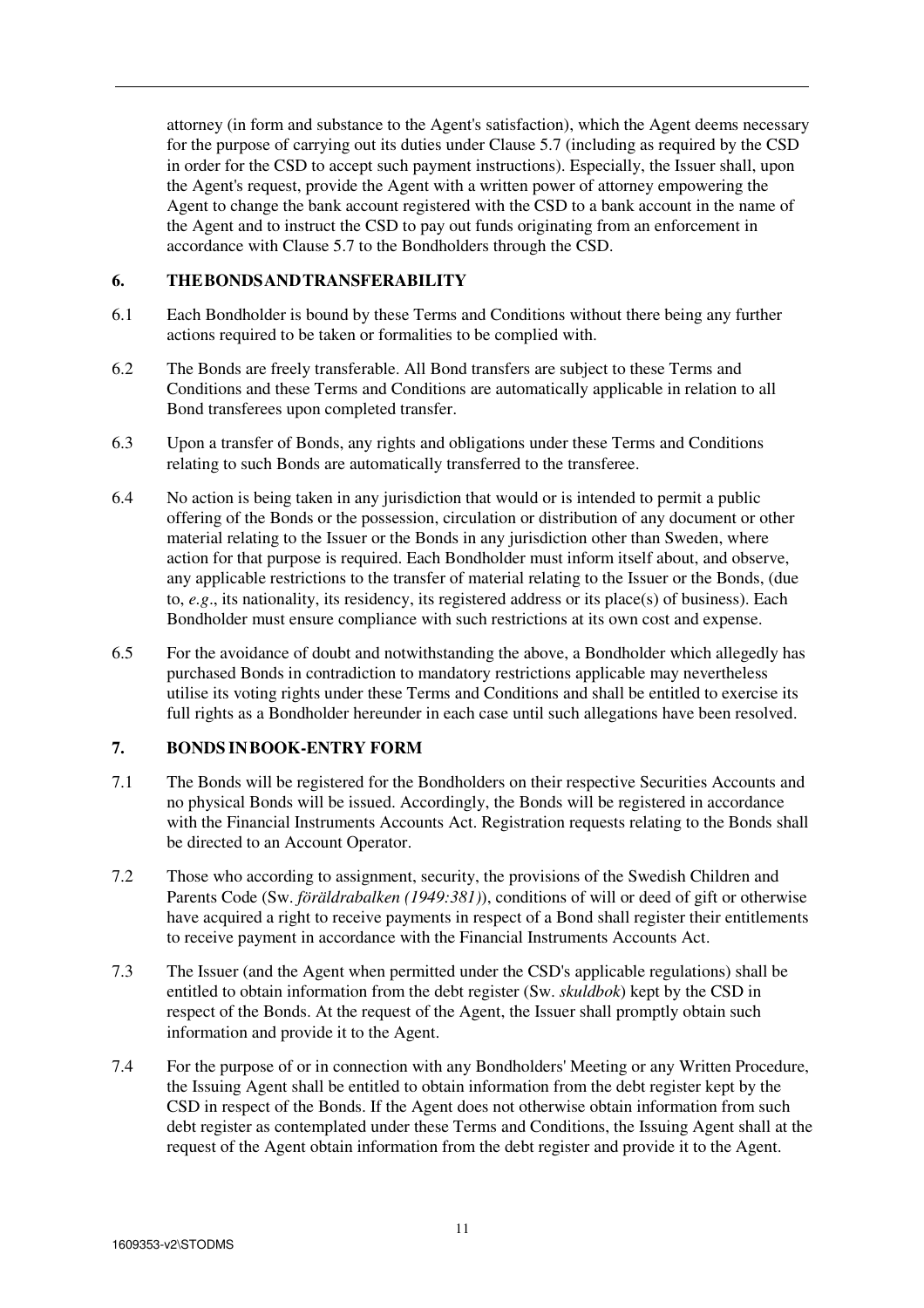- 7.5 The Issuer shall issue any necessary power of attorney to such persons employed by the Agent, as notified by the Agent, in order for such individuals to independently obtain information directly from the debt register kept by the CSD in respect of the Bonds. The Issuer may not revoke any such power of attorney unless directed by the Agent or unless consent thereto is given by the Bondholders.
- 7.6 At the request of the Agent, the Issuer shall promptly instruct the Issuing Agent to obtain information from the debt register kept by the CSD in respect of the Bonds and provide it to the Agent.
- 7.7 The Issuer (and the Agent when permitted under the CSD's applicable regulations) may use the information referred to in Clause 7.3 only for the purposes of carrying out their duties and exercising their rights in accordance with these Terms and Conditions and shall not disclose such information to any Bondholder or third party unless necessary for such purposes.

# **8. RIGHT TO ACT ON BEHALF OF A BONDHOLDER**

- 8.1 If any Person other than a Bondholder wishes to exercise any rights under these Terms and Conditions, it must obtain a power of attorney (or, if applicable, a coherent chain of powers of attorney), a certificate from the authorised nominee or other sufficient proof of authorisation for such Person.
- 8.2 A Bondholder may issue one or several powers of attorney to third parties to represent it in relation to some or all of the Bonds held by it. Any such representative may act independently under these Terms and Conditions in relation to the Bonds for which such representative is entitled to represent the Bondholder.
- 8.3 The Agent shall only have to examine the face of a power of attorney or other proof of authorisation that has been provided to it pursuant to Clause 8.1and 8.2and may assume that it has been duly authorised, is valid, has not been revoked or superseded and that it is in full force and effect, unless otherwise is apparent from its face.

# **9. PAYMENTS IN RESPECT OF THE BONDS**

- 9.1 Any payment or repayment under these Terms and Conditions, or any amount due in respect of a repurchase of any Bonds, shall be made to such Person who is registered as a Bondholder on the Record Date prior to the relevant payment date, or to such other Person who is registered with the CSD on such date as being entitled to receive the relevant payment, repayment or repurchase amount.
- 9.2 If a Bondholder has registered, through an Account Operator, that principal, Interest and any other payment that shall be made under these Terms and Conditions shall be deposited in a certain bank account; such deposits will be effected by the CSD on the relevant payment date. In other cases, payments will be transferred by the CSD to the Bondholder at the address registered with the CSD on the Record Date. Should the CSD, due to a delay on behalf of the Issuer or some other obstacle, not be able to effect payments as aforesaid, the Issuer shall procure that such amounts are paid to the Persons who are registered as Bondholders on the relevant Record Date as soon as possible after such obstacle has been removed.
- 9.3 If, due to any obstacle for the CSD, the Issuer cannot make a payment or repayment, such payment or repayment may be postponed until the obstacle has been removed. Interest shall accrue in accordance with Clause 10.4 during such postponement.
- 9.4 If payment or repayment is made in accordance with this Clause 9, the Issuer and the CSD shall be deemed to have fulfilled their obligation to pay, irrespective of whether such payment was made to a Person not entitled to receive such amount, unless the Issuer or the CSD (as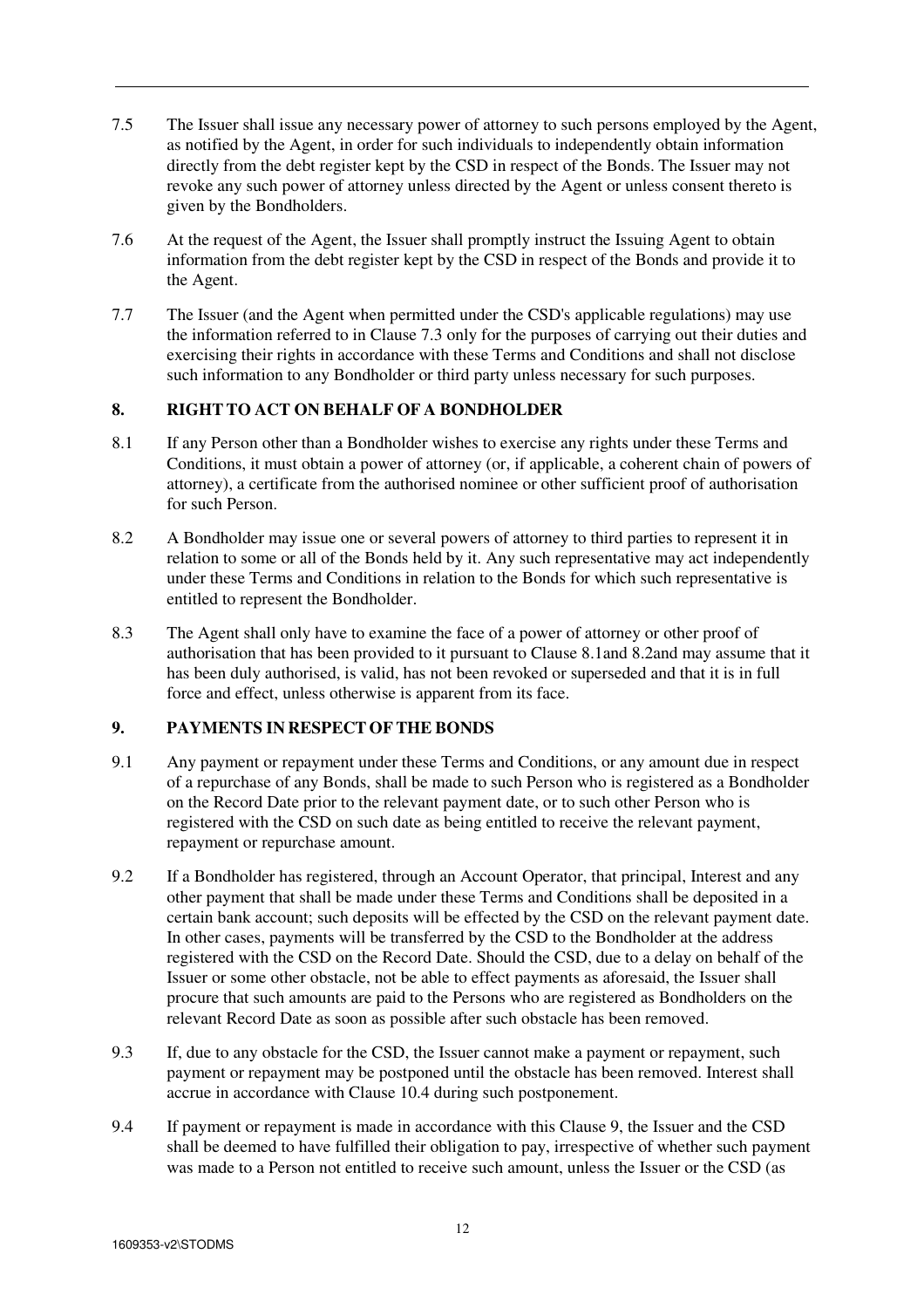applicable) was aware of that the payment was being made to a Person not entitled to receive such amount.

9.5 The Issuer shall pay any stamp duty and other public fees accruing in connection with the Bond Issue, but not in respect of trading in the secondary market (except to the extent required by applicable law), and shall deduct at source any applicable withholding tax payable pursuant to law. The Issuer shall not be liable to reimburse any stamp duty or public fee or to gross-up any payments under these Terms and Conditions by virtue of any withholding tax.

## **10. INTEREST**

- 10.1 The Bonds will bear Interest at the Interest Rate applied to the Nominal Amount from, but excluding, the Issue Date up to and including the relevant Redemption Date.
- 10.2 Interest accrues during an Interest Period. Payment of Interest in respect of the Bonds shall be made quarterly in arrears to the Bondholders on each Interest Payment Date for the preceding Interest Period.
- 10.3 Interest shall be calculated on the basis of the actual number of days in the Interest Period in respect of which payment is being made divided by 360 (actual/360-days basis).
- 10.4 If the Issuer fails to pay any amount payable by it under these Terms and Conditions on its due date, default interest shall accrue on the overdue amount from, but excluding, the due date up to and including the date of actual payment at a rate which is 200 basis points higher than the Interest Rate. Accrued default interest shall not be capitalised. No default interest shall accrue where the failure to pay was solely attributable to the Agent or the CSD, in which case the Interest Rate shall apply instead.

## **11. REDEMPTION AND REPURCHASE OF THE BONDS**

## 11.1 **Redemption at maturity**

The Issuer shall redeem all, but not only some, of the Bonds in full on the Final Redemption Date (or, to the extent such day is not a Business Day and if permitted under the CSD's applicable regulations, on the Business Day following from an application of the Business Day Convention, and otherwise on the first following Business Day) with an amount per Bond equal to the Nominal Amount together with accrued but unpaid Interest.

## 11.2 **The Group Companies' purchase of Bonds**

Any Group Company may, subject to applicable law, at any time and at any price purchase Bonds. The Bonds held by a Group Company may at such Group Company's discretion be retained, sold or, if held by the Issuer cancelled.

## 11.3 **Early voluntary redemption by the Issuer (call option)**

- 11.3.1 The Issuer may redeem all, but not only some, of the Bonds in full on any Business Day before the Final Redemption Date at the applicable Call Option Amount together with accrued but unpaid Interest.
- 11.3.2 Redemption in accordance with Clause 1 1 . 3 . 1 shall be made by the Issuer giving not less than fifteen (15) Business Days' notice to the Bondholders and the Agent. Any such notice shall state the Redemption Date and the relevant Record Date and is irrevocable but may, at the Issuer's discretion, contain one or more conditions precedent. Upon expiry of such notice and the fulfilment of the conditions precedent (if any), the Issuer is bound to redeem the Bonds in full at the applicable amounts.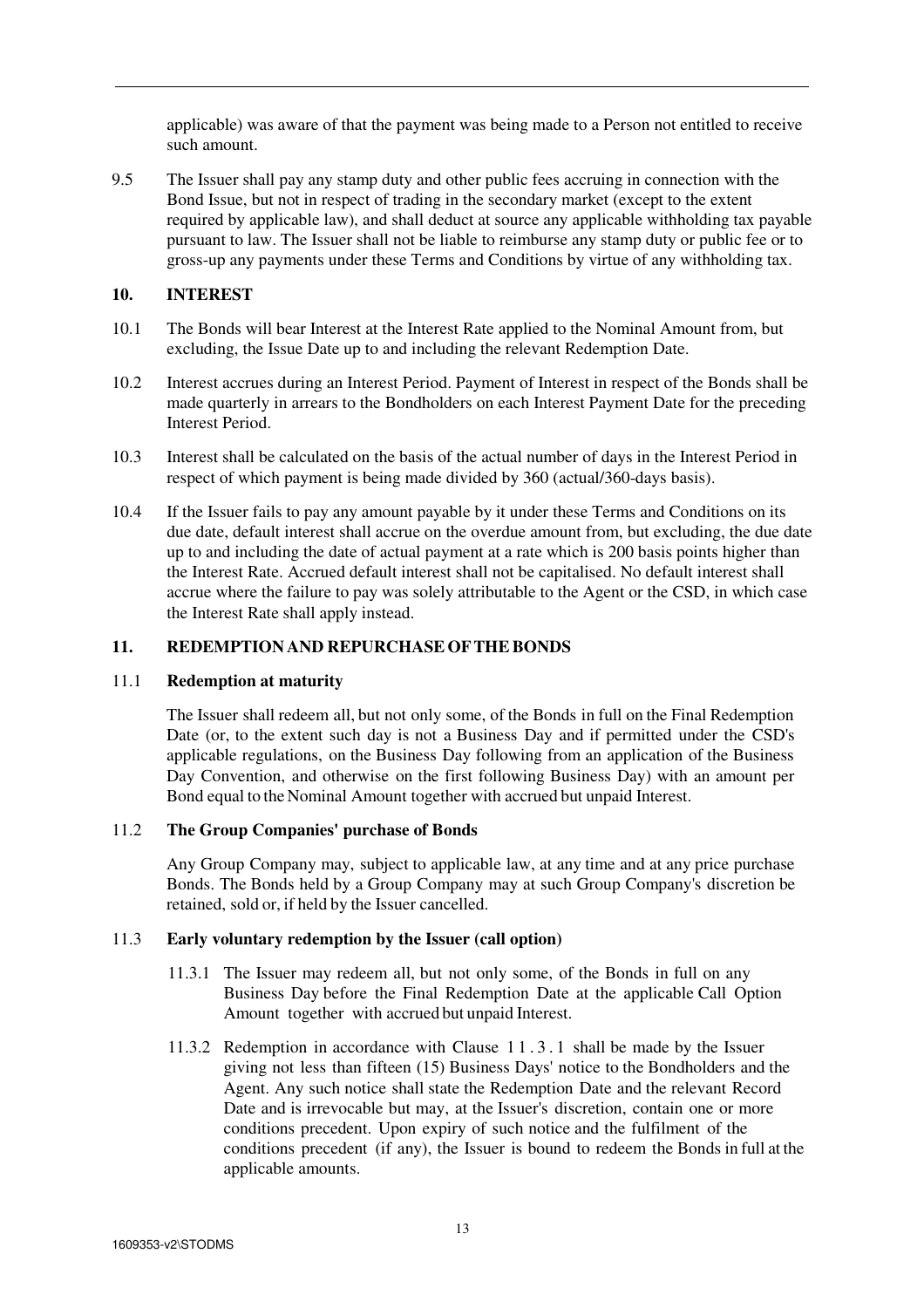# 11.4 **Mandatory repurchase due to a Change of Control Event, a Listing Failure or a Conditions Precedent Failure (put option)**

- 11.4.1 Upon a Change of Control Event, a Listing Failure or a Conditions Precedent Failure occurring, each Bondholder shall have the right to request that all, or only some, of its Bonds are repurchased (whereby the Issuer shall have the obligation to repurchase such Bonds) at a price per Bond equal to 101.00 per cent. of the Nominal Amount together with accrued but unpaid Interest during a period of thirty (30) calendar days following receipt of a notice from the Issuer of the relevant event pursuant to Clause 12.9.1(d). The thirty (30) calendar days' period may not start earlier than upon the occurrence of the Change of Control Event, the Listing Failure or the Conditions Precedent Failure.
- 11.4.2 The notice from the Issuer pursuant to Clause 12.9.1(d) shall specify the repurchase date and include instructions about the actions that a Bondholder needs to take if it wants Bonds held by it to be repurchased. If a Bondholder has so requested, and acted in accordance with the instructions in the notice from the Issuer, the Issuer, or a Person designated by the Issuer, shall repurchase the relevant Bonds and the repurchase amount shall fall due on the repurchase date specified in the notice given by the Issuer pursuant to Clause 12.9.1(d). The repurchase date must fall no later than twenty (20) Business Days after the end of the period referred to in Clause 11.4.1.
- 11.4.3 The Issuer shall comply with the requirements of any applicable securities laws or regulations in connection with the repurchase of Bonds. To the extent that the provisions of such laws and regulations conflict with the provisions in this Clause 1 1 . 4 , the Issuer shall comply with the applicable securities laws and regulations and will not be deemed to have breached its obligations under this Clause 1 1 . 4 by virtue of the conflict.
- 11.4.4 Any Bonds repurchased by the Issuer pursuant to this Clause 1 1 . 4 may at the Issuer's discretion be disposed of in accordance with Clause 1 1 . 2 *(The Group Companies' purchase of Bonds).*

## **12. SPECIAL UNDERTAKINGS**

So long as any Bond remains outstanding, the Issuer undertakes to comply with the special undertakings set forth in this Clause 1 2 .

## 12.1 **Financial covenants:**

- 12.1.1 The Issuer shall ensure that at any Reference Date:
- (a) the Loan to Value in the Property Companies does not exceed 80 per cent.; and
- (b) the Interest Coverage Ratio is not less than or equal to 1.3:1.

The Loan to Value shall be tested quarterly on each Reference Date and the Interest Coverage Ratio shall be tested quarterly for the preceding 12 months ending on each Reference Date, and shall be included in the Compliance Certificate delivered in connection therewith. The first test date for the Loan to Value ratio and Interest Coverage Ratio shall be 30 June 2017, and with respect to the Interest Coverage Ratio, the calculation period shall for the first test date be the period from the Issue Date until 30 June 2017.

The Issuer shall be entitled to cure any breach of the above financial covenants by contributing cash to the Property Companies (as capital contributions or Subordinated Loans).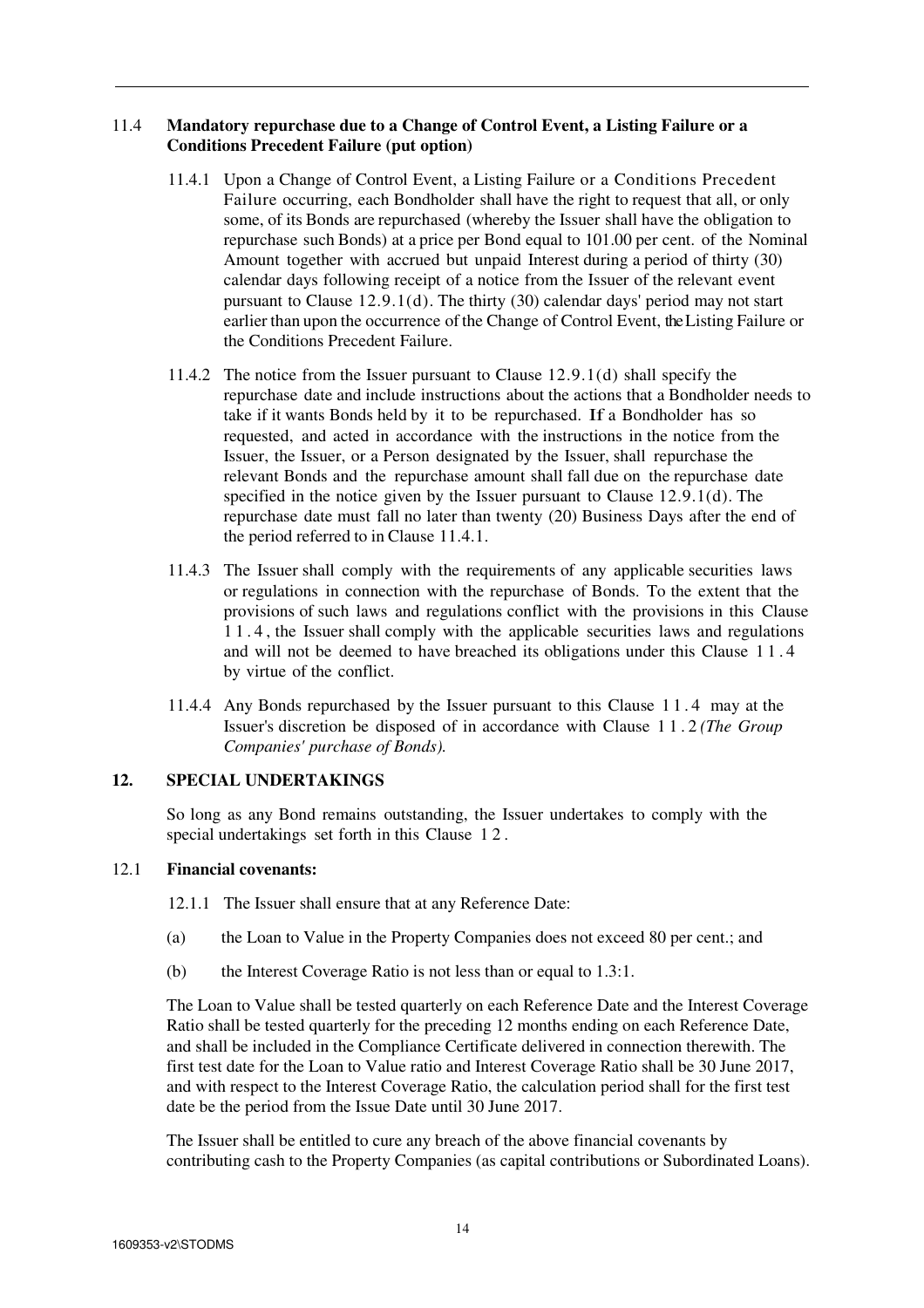Such cash shall, if received within fifteen (15) Business Days following delivery of the Compliance Certificate, (i) with respect to the Loan to Value ratio reduce the Net Interest Bearing Debt, and (ii) with respect to the Interest Coverage Ratio, be included in the calculation of the Net Operating Income, in respect of the last quarter of the calculation period during which the breach occurred (and may be used in the calculations for any calculation period which includes such calendar quarter).

## 12.2 **Listing of Bonds**

The Issuer shall ensure (i) that the Bonds are listed on the corporate bond list of Nasdaq Stockholm within sixty (60) days after the Issue Date (and with an intention to complete such listing within thirty (30) days after the Issue Date), and that it remains admitted or, if such admission to trading is not possible to obtain or maintain, admitted to trading on another Regulated Market. Following an admission to trading, the Issuer shall take all actions on its part to maintain the admission as long as any Bonds are outstanding, but not longer than up to and including the last day on which the admission to trading reasonably can, pursuant to the then applicable regulations of the Regulated Market and the CSD, subsist.

#### 12.3 **Nature of business**

The Issuer shall procure that no substantial change is made to the general nature of the business as carried out by the Group on the Issue Date.

## 12.4 **Pari Passu ranking**

The Issuer shall ensure that at all times its obligations under this Term Sheet rank at least *pari passu* with all the claims of all its other unsubordinated and unsecured creditors, except those whose claims are mandatorily preferred by laws of general application.

#### 12.5 **Valuation:**

The Issuer shall procure that a valuation of the Properties is prepared by a reputable external valuator each financial year. Such valuation shall also be delivered to the Agent upon its request if the Agent has reason to believe that the figures set out in the most recent Compliance Certificate are inaccurate.

# 12.6 **Financial indebtedness**

The Issuer shall procure that the Property Companies shall not incur any Financial Indebtedness, other than Permitted Financial Indebtedness.

#### 12.7 **Negative Pledge**

The Issuer shall procure that the Property Companies do not grant any security over the Properties, other than the Property Pledge Agreement.

#### 12.8 **Disposals of assets**

The Issuer shall not, and shall ensure that no Property Company will, sell or otherwise dispose of any shares in the Property Companies or of the Properties.

# 12.9 **Financial reporting etcetera**

- 12.9.1 The Issuer shall:
- (a) within 4 months after the expiry of each financial year, prepare and make available the annual audited consolidated financial statements of the Group for that financial year, prepared in accordance with the Accounting Principles;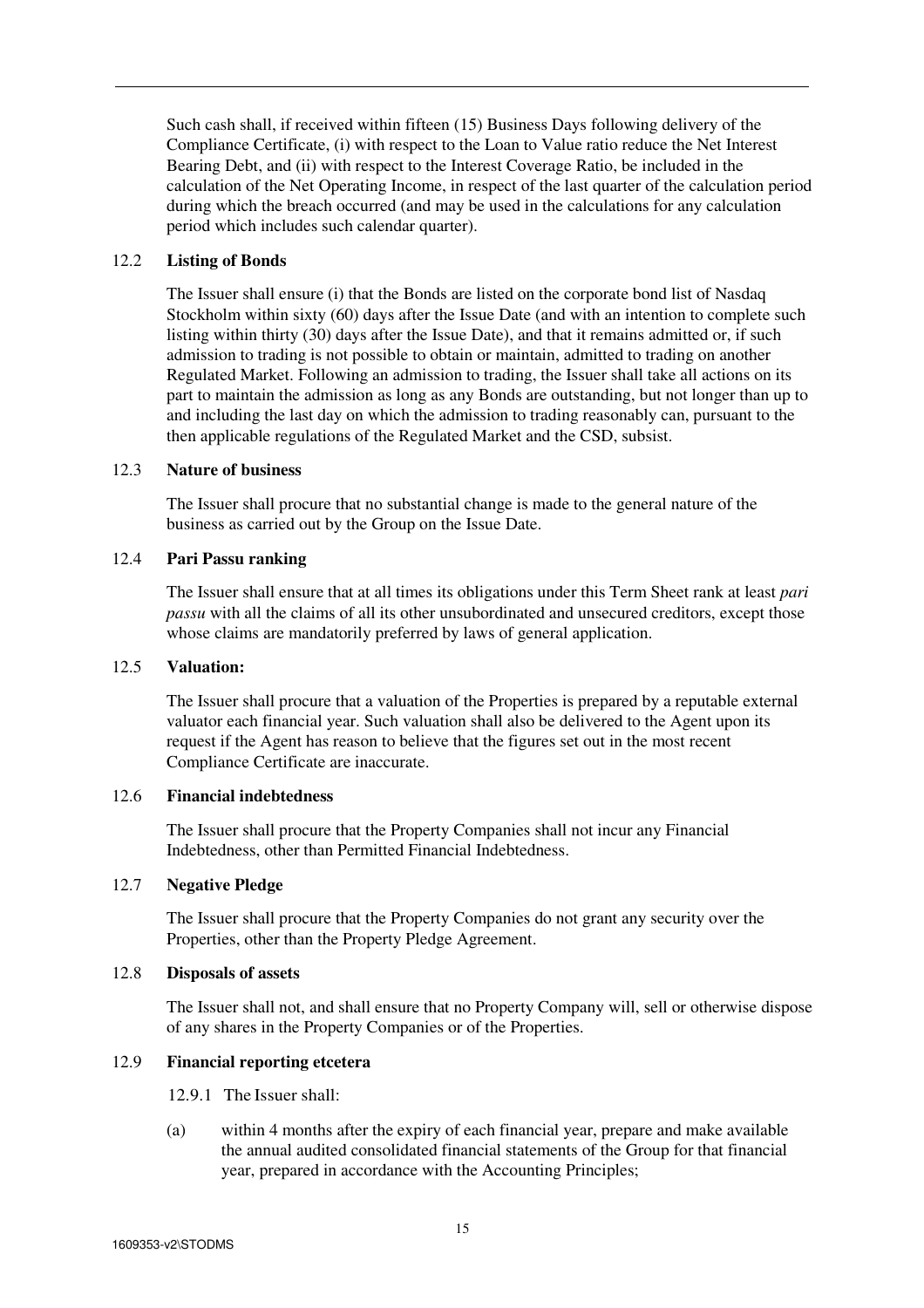- (b) within 2 months after the expiry of each quarter of its financial year, its unaudited consolidated financial statements or the year-end report (Sw. *bokslutskommuniké*) (as applicable) for such period, prepared in accordance with the Accounting Principles;
- (c) issue a Compliance Certificate to the Agent (A) when a financial statement is made available, and (B) at the Agent's request, within twenty (20) calendar days from such request;
- (d) immediately notify the Agent upon becoming aware of the occurrence of a Change of Control Event, an Event of Default, a Listing Failure or a Conditions Precedent Failure, and shall provide the Agent with such further information as the Agent may request (acting reasonably) following receipt of such notice; and
- (e) keep the latest version of these Terms and Conditions (including documents amending these Terms and Conditions) available on the website of the Group.

## 12.10 **Agent Agreement**

12.10.1 The Issuer shall, in accordance with the Agent Agreement:

- (a) pay fees to the Agent;
- (b) indemnify the Agent for costs, losses and liabilities;
- (c) furnish to the Agent all information reasonably requested by or otherwise required to be delivered to the Agent; and
- (d) not act in a way which would give the Agent a legal or contractual right to terminate the Agent Agreement.
- 12.10.2 The Issuer and the Agent shall not agree to amend any provisions of the Agent Agreement without the prior consent of the Bondholders if the amendment would be detrimental to the interests of the Bondholders.

## 12.11 **CSD related undertakings**

The Issuer shall keep the Bonds affiliated with a CSD and comply with all CSD regulations applicable to the Issuer from time to time.

## **13. CONDITIONS PRECEDENT FOR DISBURSEMENT**

- 13.1 Prior to the Issue Date and the disbursement of Tranche 1 to the Issuer, the Agent shall have received the following documents, in form and substance satisfactory to the Agent (acting reasonably):
	- (a) duly executed copies of the Share Pledge Agreement, the Property Pledge Agreement, the Downstream Loan Pledge Agreement (with respect to the Downstream Loans in relation to Tranche 1) and the Escrow Account Pledge Agreement;
	- (b) duly executed copies of the Terms and Conditions; and
	- (c) evidence that the security over the Existing Property Mortgages provided in connection with the Property Companies' existing financing will be released upon disbursement of Tranche 1.
- 13.2 The Agent's approval of the disbursement from the Escrow Account of Tranche 2 is subject to the Agent having received, in form and substance satisfactory to the Agent (acting reasonably)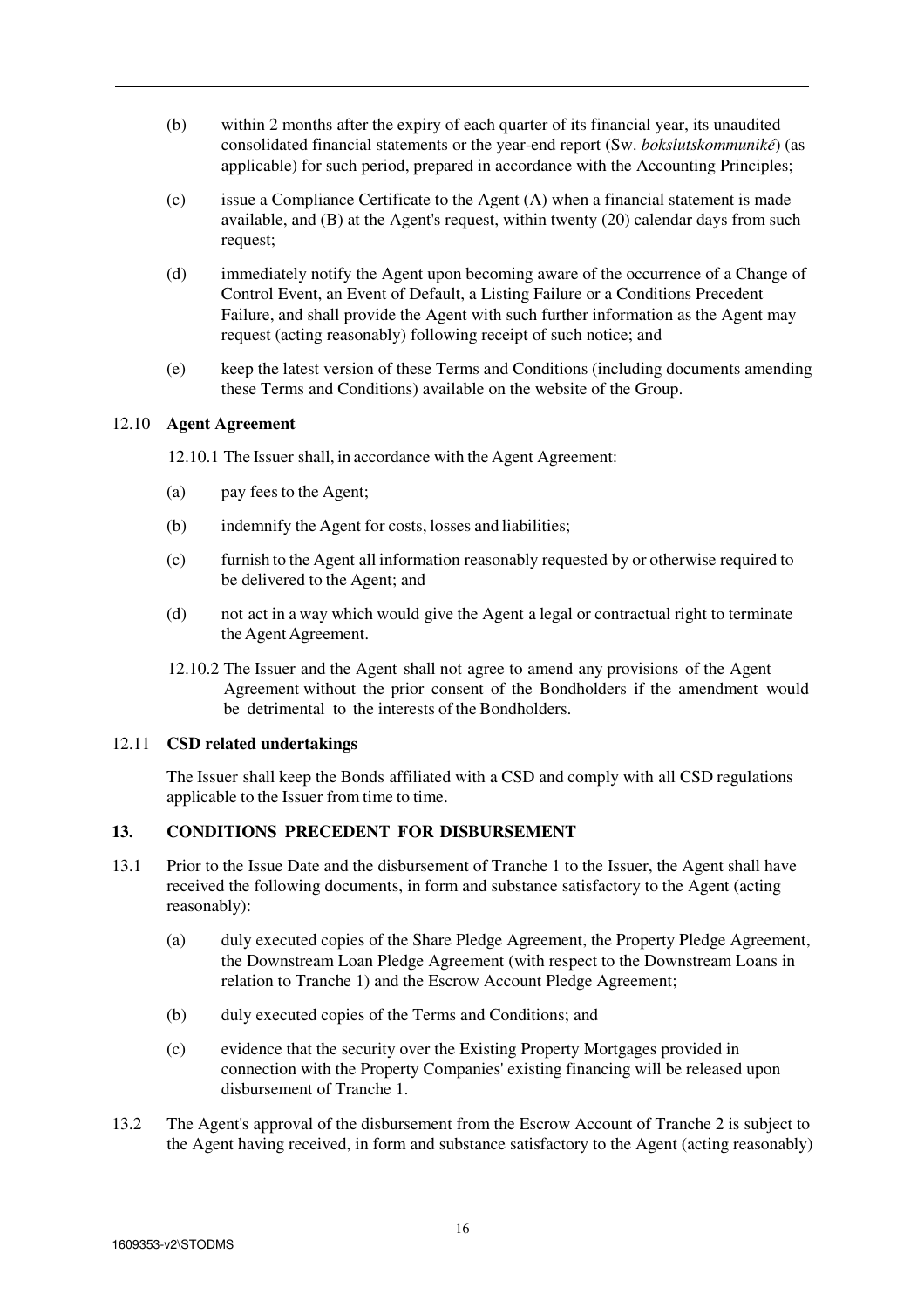evidence that the Modules have been acquired (or will be in immediate connection with the disbursement of Tranche 2) by TP9 Oxie AB.

- 13.3 The Agent's approval of the disbursement from the Escrow Account of Tranche 3 is subject to the Agent having received, in form and substance satisfactory to the Agent (acting reasonably), evidence that the installation of the Modules on TP9 Oxie AB's Property have been finally inspected and accepted.
- 13.4 The Agent shall confirm to the Issuing Agent when the conditions in Clause 13.1 in relation to Tranche 1 have have been fulfilled to the satisfaction of the Agent (acting reasonably) and the proceeds under Tranche 1 can be disbursed to the Issuer. When the conditions in relation to Tranche 2 and Tranche 3 above have been fulfilled to the satisfaction of the Agent (acting reasonably) or waived, the Agent shall, upon the Issuer's request, instruct the Escrow Account Bank to promptly release the proceeds under the relevant Tranche from the Escrow Account to be applied in accordance with the Purpose of the Bond Issue.

# **14. CONDITIONS SUBSEQUENT**

14.1 The Issuer shall provide evidence to the Agent, in form and substance satisfactory to the Agent, showing that the security interests under the Security Documents to be provided in relation to Tranche 1 have been duly perfected, such evidence to be provided as soon as possible after Tranche 1 has been disbursed.

# **15. TERMINATION OF THE BONDS**

- 15.1 The Agent is entitled to, and shall following a demand in writing from a Bondholder (or Bondholders) representing at least 50.00 per cent. of the Adjusted Nominal Amount (such demand may only be validly made by a person who is a Bondholder on the second Business Day following the day on which the demand is received by the Agent and shall, if made by several Bondholders, be made by them jointly) or following an instruction or decision pursuant to Clause 15.6 or 15.7, on behalf of the Bondholders, terminate the Bonds and to declare all, but not only some, of the Bonds due for payment immediately or at such later date as the Agent determines (such later date not falling later than twenty (20) Business Days from the date on which the Agent made such declaration), if:
	- (a) **Non-payment:** The Issuer fails to pay an amount on the date it is due in accordance with these Terms and Conditions unless its failure to pay is due to technical or administrative error and is remedied within five (5) Business Days of the due date;
	- (b) **Conditions subsequent:** The Issuer has not provided the Agent with evidence, in form and substance satisfactory to the Agent, showing that the actions described under the Conditions Subsequent have been taken or that the events described therein have occurred as soon as possible after all the Conditions Precedent for Disbursement of Tranche 1 have been fulfilled or at the latest within ten (10) Business Days after the Conditions Precedent for Disbursement of Tranche 1 have been fulfilled (or such later date as the Agent may agree).
	- (c) **Other obligations:** The Issuer or any Property Company does not comply with the Finance Documents in any other way than as set out under item (a) and (b) above, unless the non-compliance (i) is capable of being remedied and (ii) is remedied within thirty (30) Business Days of the earlier of the Agent giving notice and the Issuer becoming aware of the non-compliance (if the failure or violation is not capable of being remedied, the Agent may declare the Bonds payable without such prior written request).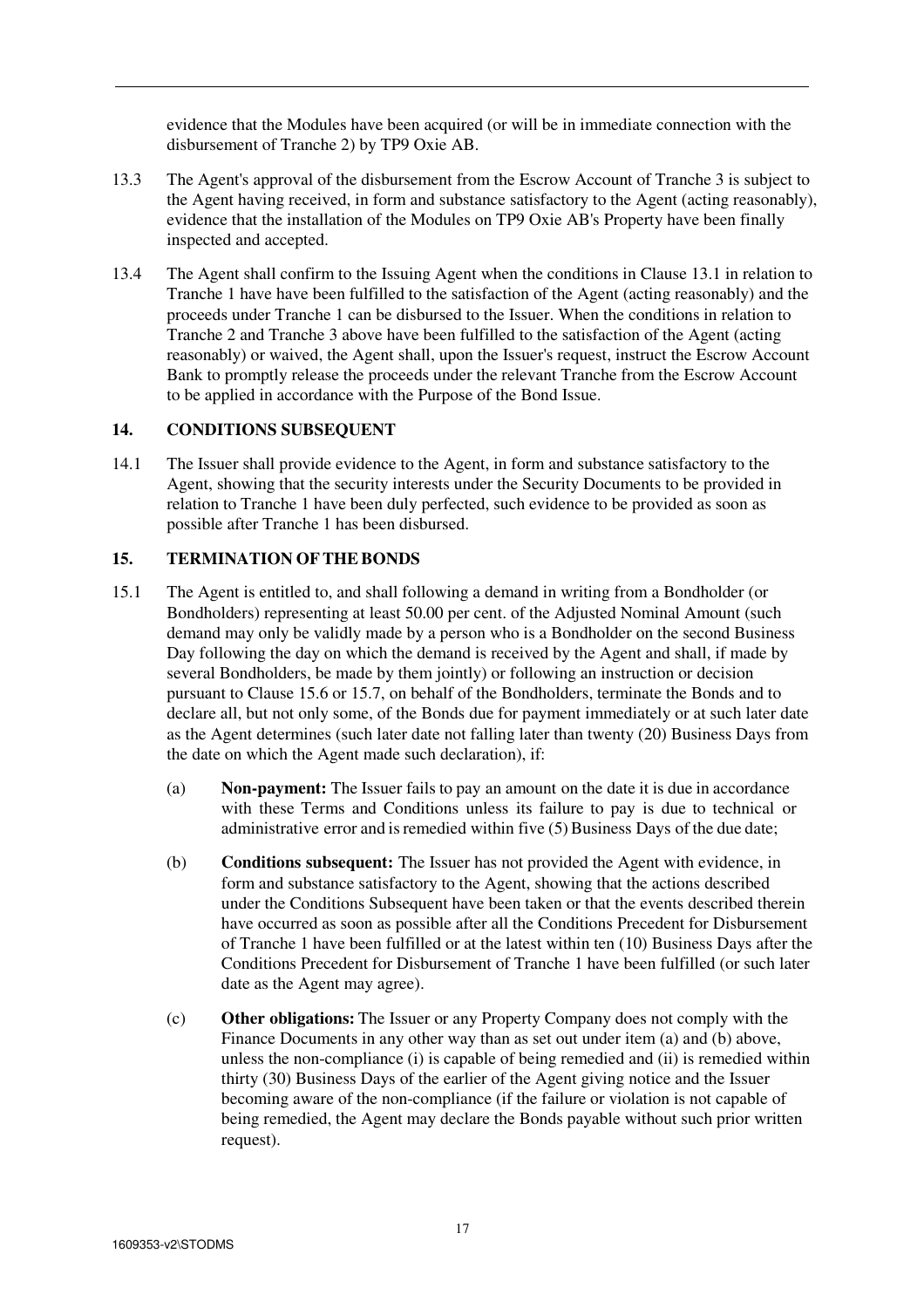## (d) **Insolvency:**

- (i) The Issuer or any Property Company is unable or admits inability to pay its debts as they fall due or is declared to be unable to pay its debts under applicable law, suspends making payments on its debts generally or, by reason of actual or anticipated financial difficulties, commences negotiations with its creditors (other than under the Finance Documents) with a view to rescheduling its Financial Indebtedness; or
- (ii) a moratorium is declared in respect of the Financial Indebtedness of the Issuer or a Property Company.
- (e) **Insolvency proceedings:** Any corporate action, legal proceedings or other procedure or step is taken in relation to (i) the suspension of payments, a moratorium of any indebtedness, winding-up, dissolution, administration or reorganisation (by way of voluntary arrangement, scheme of arrangement or otherwise) of the Issuer or a Property Company; or (ii) the appointment of a liquidator, receiver, administrative receiver, administrator or other similar officer in respect of the Issuer or a Property Company or any of its assets, with the exception for any proceedings or petitions which are being disputed in good faith and which are discharged, stayed or dismissed within thirty (30) Business Days of commencement.
- (f) **Creditors' process:** Any expropriation, attachment, sequestration, distress or execution or any analogous process in any jurisdiction affects any asset or assets of any Property Company having an aggregate value equal to or exceeding SEK 10,000,000 and is not discharged within thirty (30) Business Days.
- (g) **Impossibility or illegality:** It is or becomes impossible or unlawful for the Issuer to fulfil or perform any of the provisions of the Finance Documents or if the obligations under the Finance Documents are not, or cease to be, legal, valid, binding and enforceable.
- (h) **Continuation of the business:** The Issuer or any Property Company ceases to carry on its business.
- 15.2 The Agent may not terminate the Bonds in accordance with Clause 15.1 by reference to a specific Event of Default if it is no longer continuing or if it has been decided, in accordance with these Terms and Conditions, to waive such Event of Default (temporarily or permanently). However, if a moratorium occurs, the ending of that moratorium will not prevent termination for payment prematurely on the ground mentioned under Clause 15.1(d).
- 15.3 If the right to terminate the Bonds is based upon a decision of a court of law or a government authority, it is not necessary that the decision has become enforceable under law or that the period of appeal has expired in order for cause of termination to be deemed to exist.
- 15.4 The Issuer is obliged to inform the Agent immediately if any circumstance of the type specified in Clause 15.1 should occur. Should the Agent not receive such information, the Agent is entitled to assume that no such circumstance exists or can be expected to occur, provided that the Agent does not have knowledge of such circumstance. The Agent is under no obligation to make any investigations relating to the circumstances specified in Clause 15.1. The Issuer shall further, at the request of the Agent, provide the Agent with details of any circumstances referred to in Clause 15.1 and provide the Agent with all documents that may be of significance for the application of this Clause 15.
- 15.5 The Issuer is only obliged to inform the Agent according to Clause 15.4 if informing the Agent would not conflict with any statute or the Issuer's registration contract with Nasdaq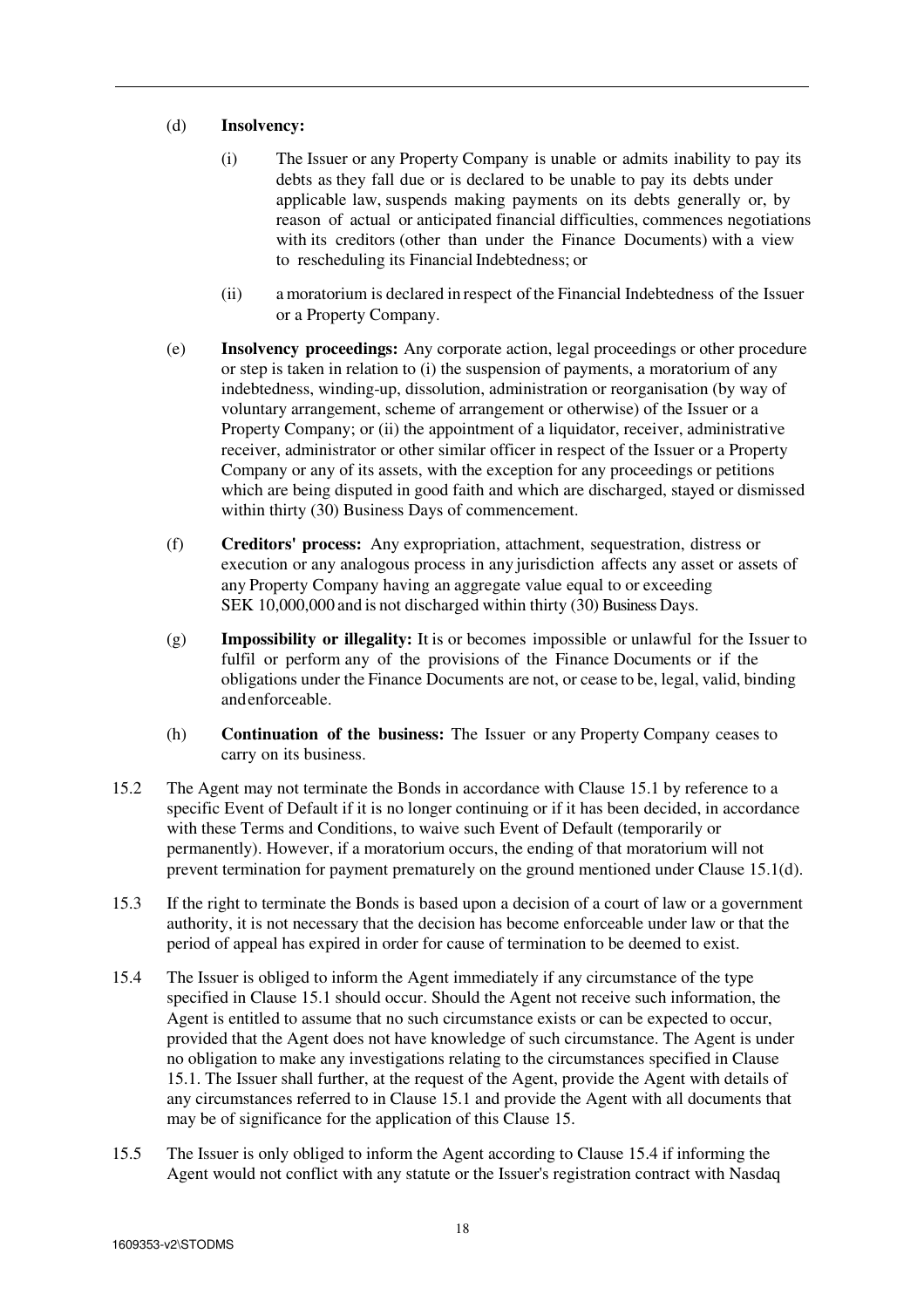Stockholm (or any other Regulated Market or a Multilateral Trading Facility ("**MTF**"), as applicable). If such a conflict would exist pursuant to the listing contract with Nasdaq Stockholm (or any other Regulated Market or MTF, as applicable) or otherwise, the Issuer shall however be obliged to either seek the approval from Nasdaq Stockholm (or any other Regulated Market or MTF, as applicable) or undertake other reasonable measures, including entering into a non-disclosure agreement with the Agent, in order to be able to timely inform the Agent according to Clause 15.4.

- 15.6 If the Agent has been notified by the Issuer or has otherwise determined that there is a default under these Terms and Conditions according to Clause 15.1, the Agent shall (i) notify, within five (5) Business Days of the day of notification or determination, the Bondholders of the default and (ii) decide, within twenty (20) Business Days of the day of notification or determination, if the Bonds shall be declared terminated. If the Agent has decided not to terminate the Bonds, the Agent shall, at the earliest possible date, notify the Bondholders that there exists a right of termination and obtain instructions from the Bondholders according to the provisions in Clause 17 *(Decisions by Bondholders)*. If he Bondholders vote in favour of termination and instruct the Agent to terminate the Bonds, the Agent shall promptly declare the Bonds terminated. However, if the cause for termination according to the Agent's appraisal has ceased before the termination, the Agent shall not terminate the Bonds. The Agent shall in such case, at the earliest possible date, notify the Bondholders that the cause for termination has ceased. The Agent shall always be entitled to take the time necessary to consider whether an occurred event constitutes an Event of Default.
- 15.7 If the Bondholders, without any prior initiative to decision from the Agent or the Issuer, have made a decision regarding termination in accordance with Clause 17 *(Decisions by Bondholders)* the Agent shall promptly declare the Bonds terminated. The Agent is however not liable to take action if the Agent considers cause for termination not to be at hand, unless the instructing Bondholders agree in writing to indemnify and hold the Agent harmless from any loss or liability and, if requested by the Agent in its discretion, grant sufficient security for such indemnity.
- 15.8 If the Bonds are declared due and payable in accordance with the provisions in this Clause 15, the Agent shall take every reasonable measure necessary to recover the amounts outstanding under the Bonds.
- 15.9 For the avoidance of doubt, the Bonds cannot be terminated and become due for payment prematurely according to this Clause 15 without relevant decision by the Agent or following instructions from the Bondholders' pursuant to Clause 17 *(Decisions by Bondholders)*.
- 15.10 If the Bonds are declared due and payable in accordance with this Clause 15, the Issuer shall redeem all Bonds with an amount per Bond equal to the Call Option Amount for the relevant period.

## **16. DISTRIBUTION OF PROCEEDS**

- 16.1 If the Bonds have been declared due and payable in accordance with Clause 15 *(Termination of the Bonds)*, all payments by the Issuer relating to the Bonds shall be distributed in the following order of priority, in accordance with the instructions of the Agent:
	- (a) *first,* in or towards payment *pro rata* of (i) all unpaid fees, costs, expenses and indemnities payable by the Issuer to the Agent, (ii) other costs, expenses and indemnities relating to the termination of the Bonds, the enforcement of the security interest created under the Security Documents, or the protection of the Bondholders' rights, (iii) any non-reimbursed costs incurred by the Agent for external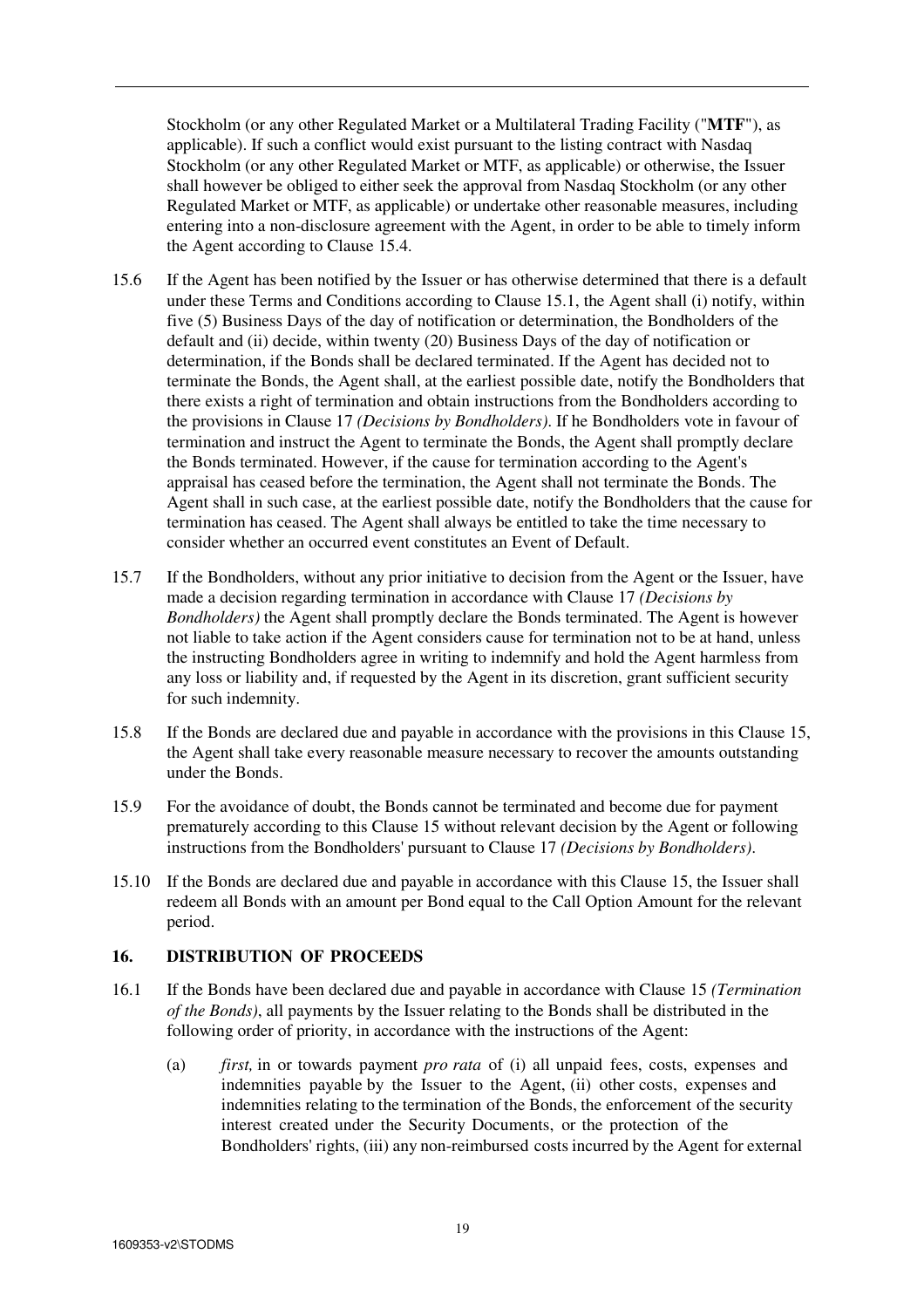experts, and (iv) any non-reimbursed costs and expenses incurred by the Agent in relation to a Bondholders' Meeting or a Written Procedure;

- (b) *secondly,* in or towards payment *pro rata* of accrued but unpaid Interest under the Bonds (Interest due on an earlier Interest Payment Date to be paid before any Interest due on a later Interest Payment Date);
- (c) *thirdly,* in or towards payment *pro rata* of any unpaid principal under the Bonds; and
- (d) *fourthly,* in or towards payment *pro rata* of any other costs or outstanding amounts unpaid under these Terms and Conditions.

Any excess funds after the application of proceeds in accordance with paragraphs (a) to (d) above shall be paid to the Issuer. The application of proceeds in accordance with paragraphs (a) to (d) above shall, however, not restrict a Bondholders' Meeting or a Written Procedure from resolving that accrued Interest (whether overdue or not) shall be reduced without a corresponding reduction of principal.

- 16.2 If a Bondholder or another party has paid any fees, costs, expenses or indemnities referred to in Clause 16.1, such Bondholder or other party shall be entitled to reimbursement by way of a corresponding distribution in accordance with Clause 16.1.
- 16.3 Funds that the Agent receives (directly or indirectly) in connection with the termination of the Bonds constitute escrow funds according to the Escrow Funds Act and must be held on a separate interest-bearing account on behalf of the Bondholders and the other interested parties. The Agent shall arrange for payments of such funds in accordance with this Clause 16 as soon as reasonably practicable.
- 16.4 If the Issuer or the Agent shall make any payment under this Clause 16, the Issuer or the Agent, as applicable, shall notify the Bondholders of any such payment at least fifteen (15) Business Days before the payment is made. Such notice shall specify the Record Date, the payment date and the amount to be paid. Notwithstanding the foregoing, for any Interest due but unpaid the Record Date specified in Clause 9.1 shall apply.

# **17. DECISIONS BY BONDHOLDERS**

- 17.1 A request by the Agent for a decision by the Bondholders on a matter relating to these Terms and Conditions shall (at the option of the Agent) be dealt with at a Bondholders' Meeting or by way of a Written Procedure.
- 17.2 Any request from the Issuer or a Bondholder (or Bondholders) representing at least 10 per cent. of the Adjusted Nominal Amount (such request may only be validly made by a Person who is a Bondholder on the Business Day immediately following the day on which the request is received by the Agent and shall, if made by several Bondholders, be made by them jointly) for a decision by the Bondholders on a matter relating to these Terms and Conditions shall be directed to the Agent and dealt with at a Bondholders' Meeting or by way of a Written Procedure, as determined by the Agent. The Person requesting the decision may suggest the form for decision making, but if it is in the Agent's opinion more appropriate that a matter is dealt with at a Bondholders' Meeting than by way of a Written Procedure, it shall be dealt with at a Bondholders' Meeting.
- 17.3 The Agent may refrain from convening a Bondholders' Meeting or instigating a Written Procedure if (i) the suggested decision must be approved by any Person in addition to the Bondholders and such Person has informed the Agent that an approval will not be given, or (ii) the suggested decision is not in accordance with applicable laws.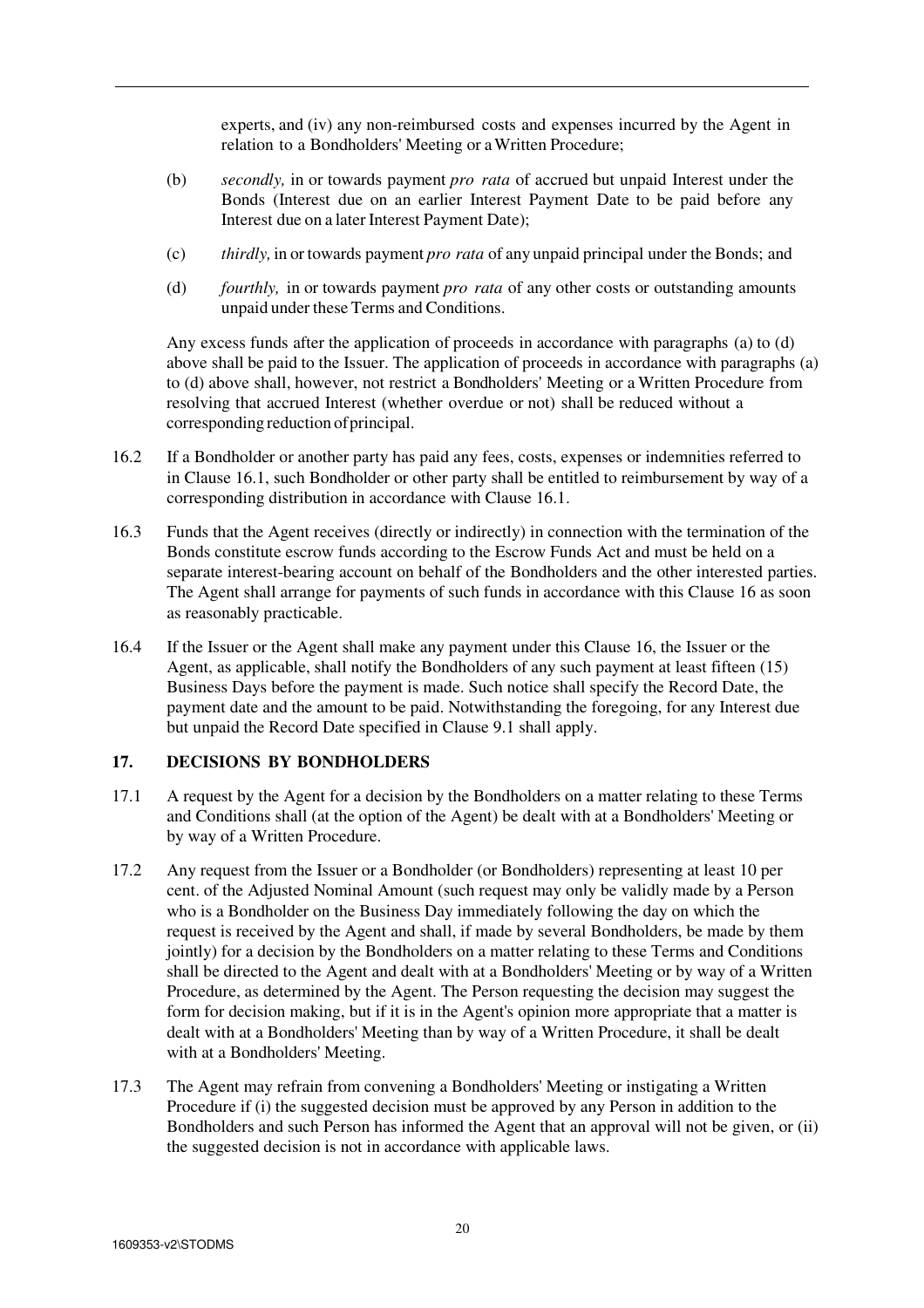- 17.4 Only a Person who is, or who has been provided with a power of attorney or other proof of authorisation pursuant to Clause 8 *(Right to act on behalf of a Bondholder)* from a Person who is, registered as a Bondholder:
	- (a) on the Record Date prior to the date of the Bondholders' Meeting, in respect of a Bondholders' Meeting, or
	- (b) on the Business Day specified in the communication pursuant to Clause 1 9 . 3 , in respect of a Written Procedure,

may exercise voting rights as a Bondholders at such Bondholders' Meeting or in such Written Procedure, provided that the relevant Bonds are included in the definition of Adjusted Nominal Amount.

- 17.5 The following matters shall require consent of Bondholders representing at least three quarters (3/4) of the Adjusted Nominal Amount for which Bondholders are voting at a Bondholders' Meeting or for which Bondholders reply in a Written Procedure in accordance with the instructions given pursuant to Clause 19.3:
	- (a) waive a breach of or amend an undertaking set out in Clause 12 *(Special undertakings);*
	- (b) release any security provided under the Security Documents;
	- (c) reduce the principal amount, Interest Rate or Interest which shall be paid by the Issuer;
	- (d) amend any payment day for principal or Interest or waive any breach of a payment undertaking; or
	- (e) amend the provisions in this Clause 17.5 and Clause 17.6.
- 17.6 Any matter not covered by Clause 17.5 shall require the consent of Bondholders representing more than 50 per cent. of the Adjusted Nominal Amount for which Bondholders are voting at a Bondholders' Meeting or for which Bondholders reply in a Written Procedure in accordance with the instructions given pursuant to Clause 19.3. This includes, but is not limited to, any amendment to or waiver of these Terms and Conditions that does not require a higher majority (other than an amendment or waiver permitted pursuant to Clause 20.1 (a), (b) or (c)), a termination of the Bonds or the enforcement of any security under the Security Documents.
- 17.7 If the number of votes or replies are equal, the opinion which is most beneficial for the Issuer, according to the chairman at a Bondholders' Meeting or the Agent in a Written Procedure, will prevail. The chairman at a Bondholders' Meeting shall be appointed by the Bondholders in accordance with Clause 17.6.
- 17.8 Quorum at a Bondholders' Meeting or in respect of a Written Procedure only exists if a Bondholder (or Bondholders) representing at least 50 per cent. of the Adjusted Nominal Amount in case of matter pursuant to Clause 17.5 and otherwise 20 per cent. of the Adjusted Nominal Amount:
	- (a) if at a Bondholders' Meeting, attend the meeting in person or by telephone conference (or appear through duly authorised representatives); or
	- (b) if in respect of a Written Procedure, reply to the request.
- 17.9 If a quorum does not exist at a Bondholders' Meeting or in respect of a Written Procedure, the Agent or the Issuer shall convene a second Bondholders' Meeting (in accordance with Clause 18.1) or initiate a second Written Procedure (in accordance with Clause 19.1), as the case may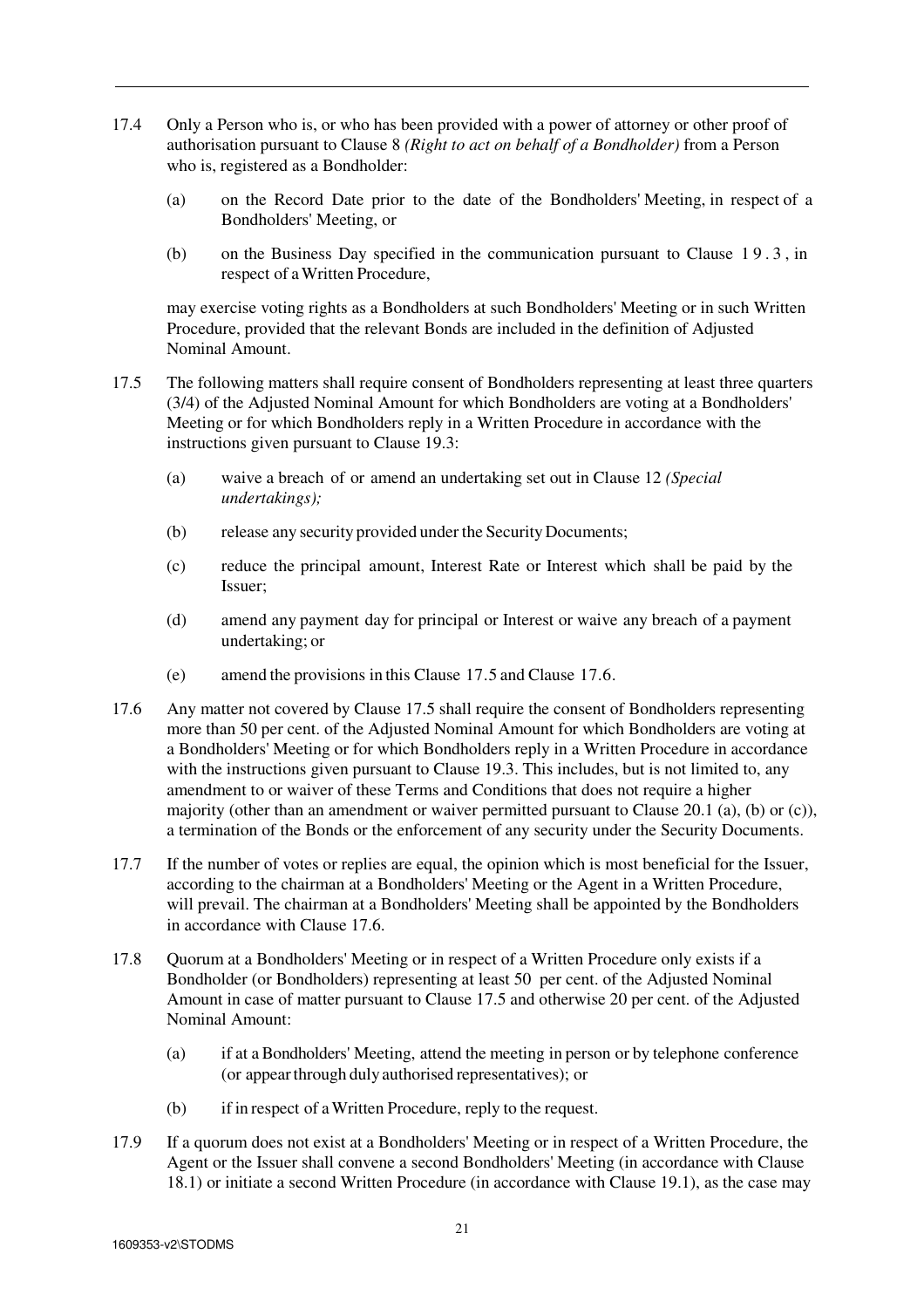be, provided that the relevant proposal has not been withdrawn by the Person(s) who initiated the procedure for ' consent. The quorum requirement in Clause 17.8 shall not apply to such second Bondholders' Meeting or Written Procedure.

- 17.10 Any decision which extends or increases the obligations of the Issuer or the Agent, or limits, reduces or extinguishes the rights or benefits of the Issuer or the Agent, under these Terms and Conditions shall be subject to the Issuer's or the Agent's consent, as appropriate.
- 17.11 A Bondholder holding more than one Bond need not use all its votes or cast all the votes to which it is entitled in the same way and may in its discretion use or cast some of its votes only.
- 17.12 The Issuer may not, directly or indirectly, pay or cause to be paid any consideration to or for the benefit of any Bondholders for or as inducement to any consent under these Terms and Conditions, unless such consideration is offered to all Bondholders that consent at the relevant Bondholders' Meeting or in a Written Procedure within the time period stipulated for the consideration to be payable or the time period for replies in the Written Procedure, as the case may be.
- 17.13 A matter decided at a duly convened and held Bondholders' Meeting or by way of Written Procedure is binding on all Bondholders, irrespective of them being present or represented at the Bondholders' Meeting or responding in the Written Procedure. The Bondholders that have not adopted or voted for a decision shall not be liable for any damages that this may cause other Bondholders.
- 17.14 All costs and expenses incurred by the Issuer or the Agent for the purpose of convening a Bondholders' Meeting or for the purpose of carrying out a Written Procedure, including reasonable fees to the Agent, shall be paid by the Issuer.
- 17.15 If a decision shall be taken by the Bondholders on a matter relating to these Terms and Conditions, the Issuer shall promptly at the request of the Agent provide the Agent with a certificate specifying the number of Bonds owned by Group Companies their Affiliates, irrespective of whether such Person is directly registered as owner of such Bonds. The Agent shall not be responsible for the accuracy of such certificate or otherwise be responsible to determine whether a Bond is owned by a Group Company an Affiliate of a Group Company.
- 17.16 Information about decisions taken at a Bondholders' Meeting or by way of a Written Procedure shall promptly be sent by notice to the Bondholders and published on the websites of the Issuer and the Agent, provided that a failure to do so shall not invalidate any decision made or voting result achieved. The minutes from the relevant Bondholders' Meeting or Written Procedure shall at the request of a Bondholder be sent to it by the Issuer or the Agent, as applicable.

## **18. BONDHOLDERS' MEETING**

- 18.1 The Agent shall convene a Bondholders' Meeting by sending a notice thereof to each Bondholder no later than five (5) Business Days after receipt of a request from the Issuer or the Bondholder(s) (or such later date as may be necessary for technical or administrative reasons). If the Bondholders' Meeting has been requested by the Bondholder(s), the Agent shall send a copy of the notice to the Issuer.
- 18.2 Should the Issuer want to replace the Agent, it may convene a Bondholders' Meeting in accordance with Clause 18.1 with a copy to the Agent. After a request from the Bondholders pursuant to Clause 21.4.3, the Issuer shall no later than five (5) Business Days after receipt of such request (or such later date as may be necessary for technical or administrative reasons) convene a Bondholders' Meeting in accordance with Clause 18.1.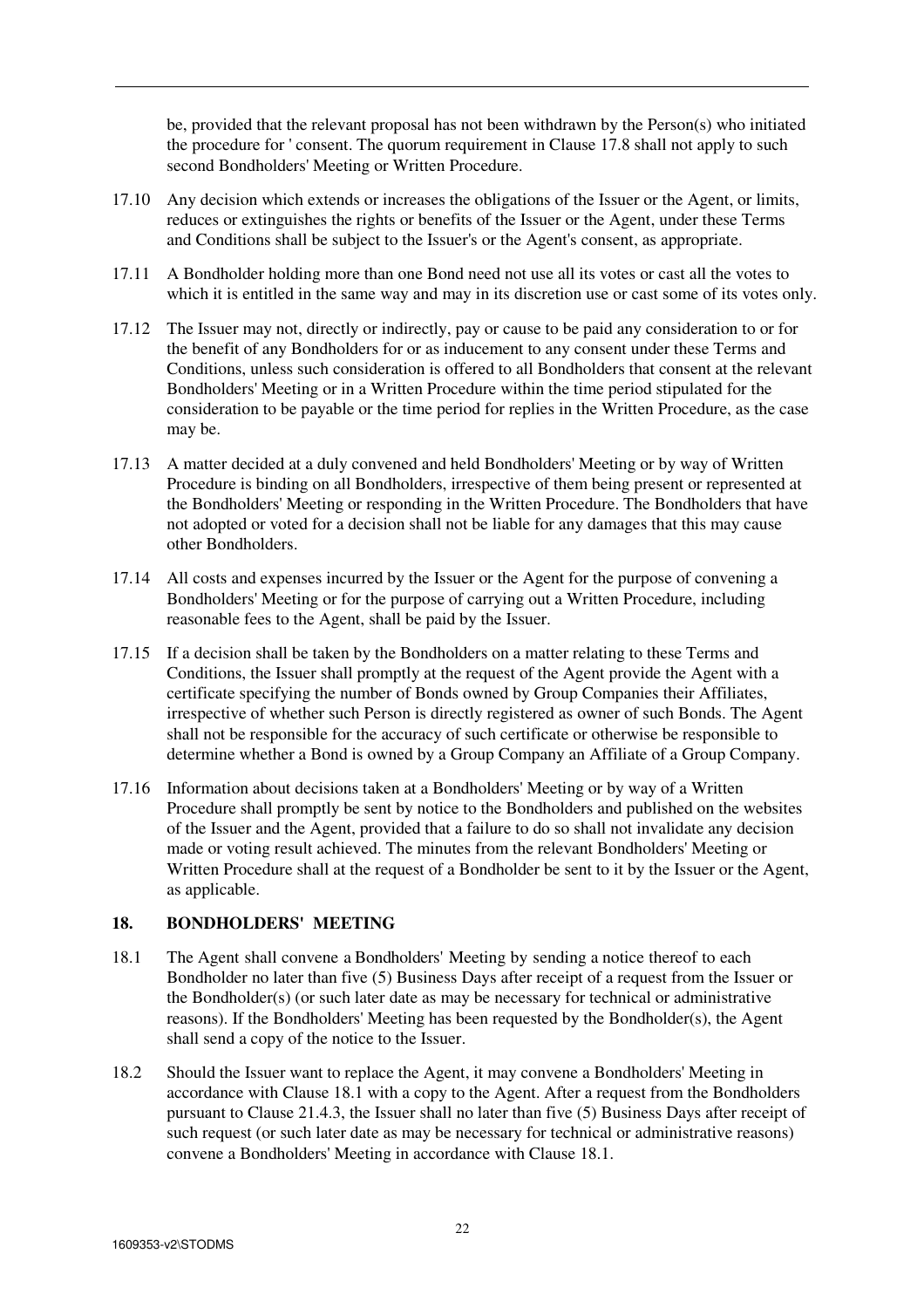- 18.3 The notice pursuant to Clause 18.1 shall include (i) time for the meeting, (ii) place for the meeting, (iii) agenda for the meeting (including each request for a decision by the Bondholders) and (iv) a form of power of attorney. Only matters that have been included in the notice may be resolved upon at the Bondholders' Meeting. Should prior notification by the Bondholders be required in order to attend the Bondholders' Meeting, such requirement shall be included in the notice.
- 18.4 The Bondholders' Meeting shall be held no earlier than ten (10) Business Days and no later than twenty (20) Business Days from the notice.
- 18.5 If the Agent, in breach of these Terms and Conditions, has not convened a Bondholders' Meeting within five (5) Business Days after having received such notice, the requesting Person may convene the Bondholders' Meeting itself. If the requesting Person is a Bondholder, the Issuer shall upon request from such Bondholder provide the Bondholder with necessary information from the register kept by the CSD and, if no Person to open the Bondholders' Meeting has been appointed by the Agent, the meeting shall be opened by a Person appointed by the requesting Person.
- 18.6 At a Bondholders' Meeting, the Issuer, the Bondholders (or the Bondholders' representatives/proxies) and the Agent may attend along with each of their representatives, counsels and assistants. Further, the directors of the board, the managing director and other officials of the Issuer and the Issuer's auditors may attend the Bondholders' Meeting. The Bondholders' Meeting may decide that further individuals may attend. If a representative/proxy shall attend the Bondholders' Meeting instead of the Bondholder, the representative/proxy shall present a duly executed proxy or other document establishing its authority to represent the Bondholder.
- 18.7 Without amending or varying these Terms and Conditions, the Agent may prescribe such further regulations regarding the convening and holding of a Bondholders' Meeting as the Agent may deem appropriate. Such regulations may include a possibility for Bondholders to vote without attending the meeting in person.

## **19. WRITTEN PROCEDURE**

- 19.1 The Agent shall instigate a Written Procedure no later than five (5) Business Days after receipt of a request from the Issuer or the Bondholder(s) (or such later date as may be necessary for technical or administrative reasons) by sending a communication to each such Person who is registered as a Bondholder on the Business Day prior to the date on which the communication is sent. If the Written Procedure has been requested by the Bondholder(s), the Agent shall send a copy of the communication to the Issuer.
- 19.2 Should the Issuer want to replace the Agent, it may send a communication in accordance with Clause 19.1 to each Bondholder with a copy to the Agent.
- 19.3 A communication pursuant to Clause 19.1 shall include (i) each request for a decision by the Bondholders, (ii) a description of the reasons for each request, (iii) a specification of the Business Day on which a Person must be registered as a Bondholder in order to be entitled to exercise voting rights (such Business Day not to fall earlier than the effective date of the communication pursuant to Clause 19.1), (iv) instructions and directions on where to receive a form for replying to the request (such form to include an option to vote yes or no for each request) as well as a form of power of attorney, and (v) the stipulated time period within which the Bondholder must reply to the request (such time period to last at least ten  $(10)$ ) Business Days but not more than twenty (20) Business Days from the communication pursuant to Clause 19.1). If the voting shall be made electronically, instructions for such voting shall be included in the communication.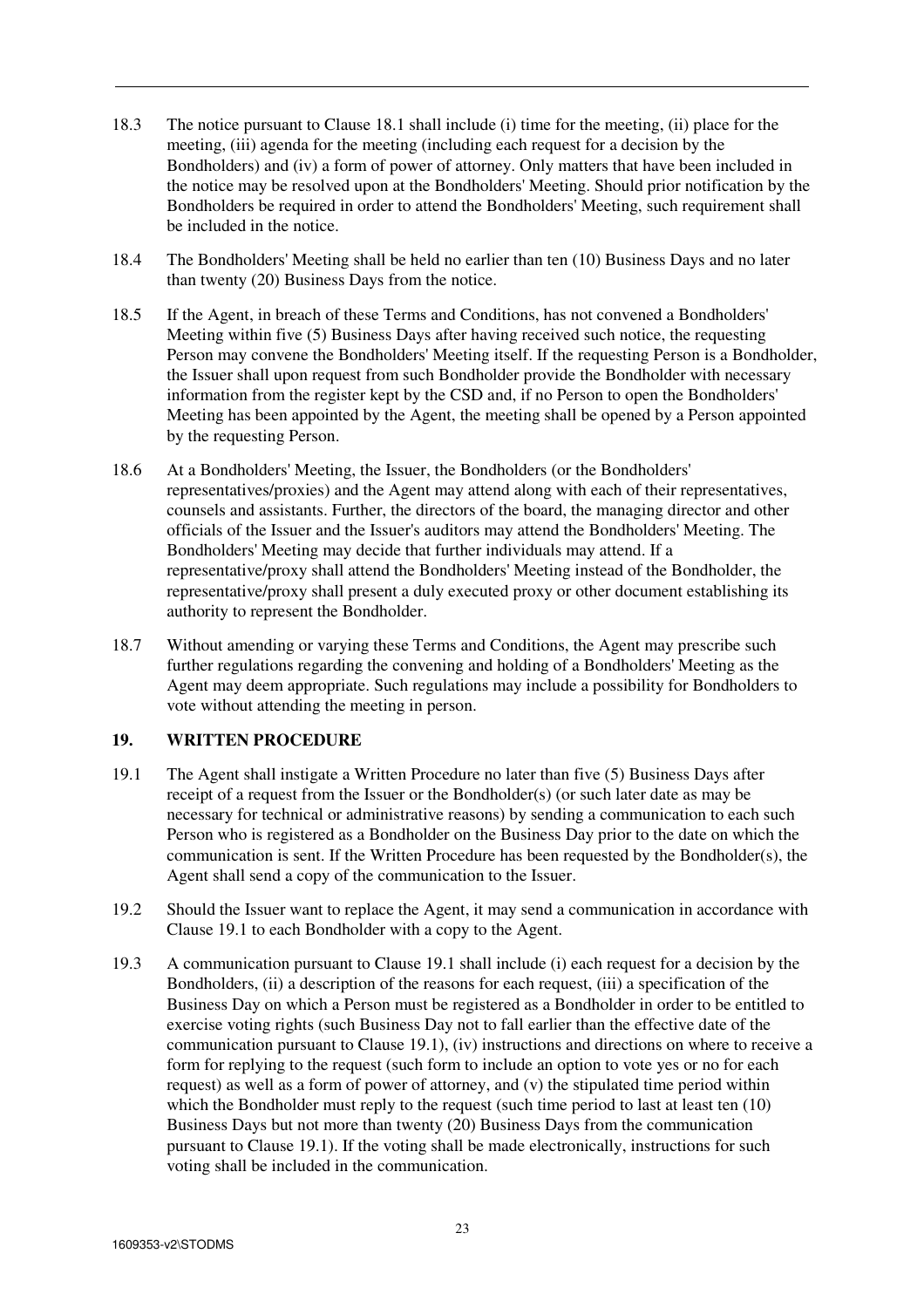- 19.4 If the Agent, in breach of these Terms and Conditions, has not instigated a Written Procedure within five (5) Business Days after having received such notice, the requesting Person may instigate a Written Procedure itself. If the requesting Person is a Bondholder, the Issuer shall upon request from such Bondholder provide the Bondholder with necessary information from the register kept by the CSD.
- 19.5 When the requisite majority consents of the total Adjusted Nominal Amount pursuant to Clause 17.5 and 17.6 have been received in a Written Procedure, the relevant decision shall be deemed to be adopted pursuant to Clause 17.5 or 17.6, as the case may be, even if the time period for replies in the Written Procedure has not yet expired.

# **20. AMENDMENTS AND WAIVERS**

- 20.1 The Issuer and the Agent (acting on behalf of the Bondholders) may agree to amend these Terms and Conditions or waive any provision in these Terms and Conditions, provided that:
	- (a) such amendment or waiver is not detrimental to the interest of the Bondholders, or is made solely for the purpose of rectifying obvious errors and mistakes;
	- (b) such amendment or waiver is required by applicable law, a court ruling or a decision by a relevant authority;
	- (c) such amendment or waiver is necessary for the purpose of listing the Bonds on the corporate bond list of Nasdaq Stockholm (or any other Regulated Market, as applicable) provided such amendment or waiver does not materially adversely affect the rights of the Bondholders; or
	- (d) such amendment or waiver has been duly approved by the Bondholders in accordance with Clause 17 *(Decisions by Bondholders).*
- 20.2 The consent of the Bondholders is not necessary to approve the particular form of any amendment or waiver to these Terms and Conditions. It is sufficient if such consent approves the substance of the amendment or waiver.
- 20.3 The Agent shall promptly notify the Bondholders of any amendments or waivers made in accordance with Clause 20.1, setting out the date from which the amendment or waiver will be effective, and ensure that any amendments to these Terms and Conditions are available on the websites of the Issuer and the Agent. The Issuer shall ensure that any amendments to these Terms and Conditions are duly registered with the CSD and each other relevant organisation or authority.
- 20.4 An amendment or waiver to these Terms and Conditions shall take effect on the date determined by the Bondholders' Meeting, in the Written Procedure or by the Agent, as the case may be.

## **21. APPOINTMENT AND REPLACEMENT OF THE AGENT**

## 21.1 **Appointment of Agent**

21.1.1 By subscribing for Bonds, each initial Bondholder appoints the Agent to act as its agent in all matters relating to the Bonds and these Terms and Conditions, and authorises the Agent to act on its behalf (without first having to obtain its consent, unless such consent is specifically required by these Terms and Conditions) in any legal or arbitration proceedings relating to the Bonds held by such Bondholder, including the winding-up, dissolution, liquidation, company reorganisation *(Sw. företagsrekonstruktion)* or bankruptcy (Sw. *konkurs)* (or its equivalent in any other jurisdiction) of the Issuer. By acquiring Bonds, each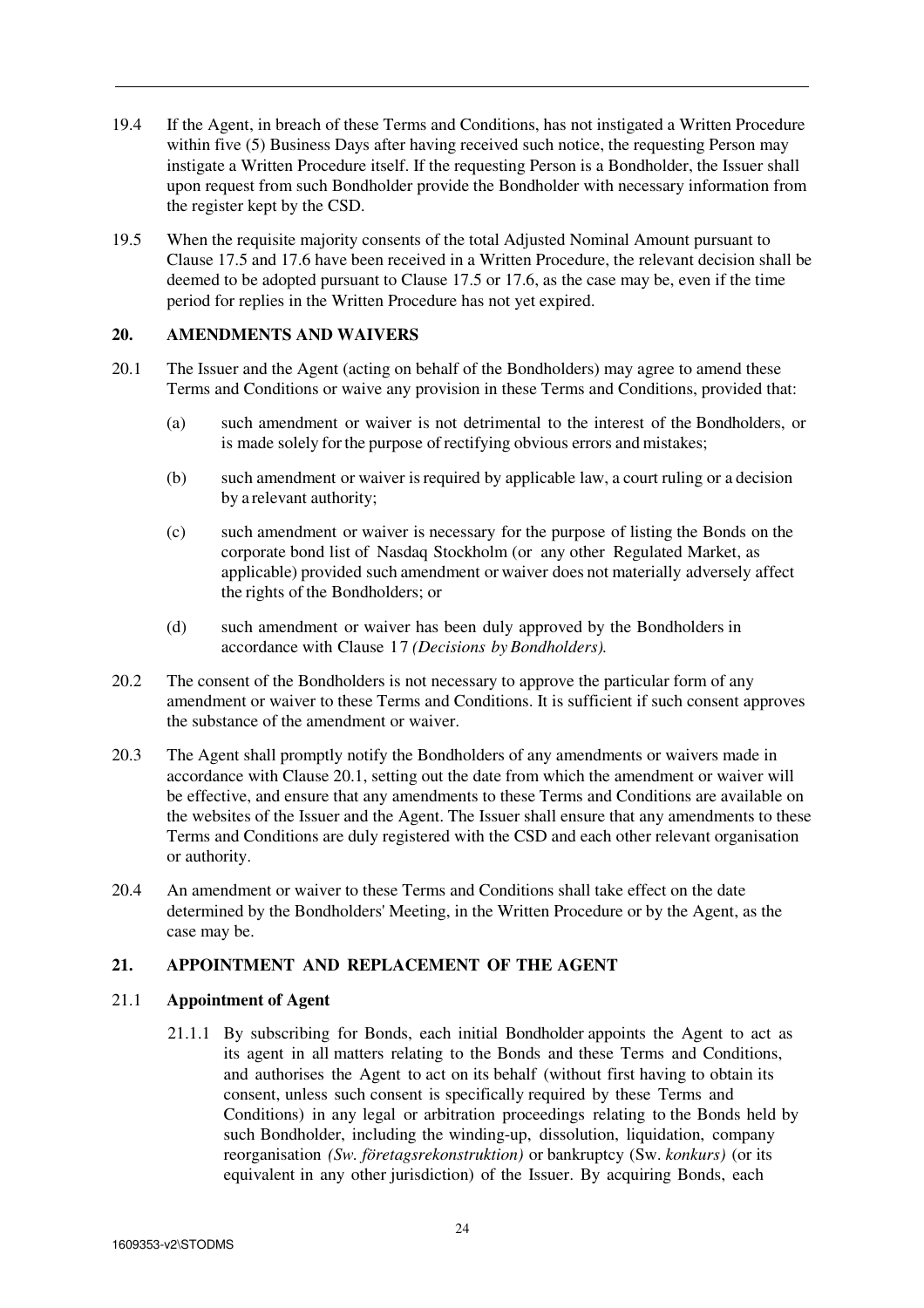subsequent Bondholder confirms such appointment and authorisation for the Agent to act on its behalf.

- 21.1.2 Each Bondholder shall immediately upon request by the Agent provide the Agent with any such documents, including a written power of attorney (in form and substance satisfactory to the Agent), as the Agent deems necessary for the purpose of exercising its rights and/or carrying out its duties under these Terms and Conditions. The Agent is under no obligation to represent a Bondholder which does not comply with such request.
- 21.1.3 The Issuer shall promptly upon request provide the Agent with any documents and other assistance (in form and substance satisfactory to the Agent), that the Agent deems necessary for the purpose of exercising its rights and/or carrying out its duties under these Terms and Conditions.
- 21.1.4 The Agent is entitled to fees for its work and to be indemnified for costs, losses and liabilities on the terms set out in these Terms and Conditions and the Agent Agreement, and the Agent's obligations as agent under these Terms and Conditions are conditioned upon the due payment of such fees and indemnifications.
- 21.1.5 The Agent may act as agent for several issues of securities issued by or relating to the Issuer and other Group Companies notwithstanding potential conflicts of interest.

#### 21.2 **Duties of the Agent**

- 21.2.1 The Agent shall represent the Bondholders in accordance with these Terms and Conditions. However, the Agent is not responsible for the execution or enforceability of these Terms and Conditions. The Agent shall keep the latest version of these Terms and Conditions (including any document amending these Terms and Conditions) available on the website of the Agent.
- 21.2.2 Upon request by a Bondholder, the Agent shall promptly distribute to the Bondholders any information from such Bondholder which relates to the Bonds (at the discretion of the Agent). The Agent may require that the requesting Bondholder reimburses any costs or expenses incurred, or to be incurred, by the Agent in doing so (including a reasonable fee for the work of the Agent) before any such information is distributed. The Agent shall upon request by a Bondholder disclose the identity of any other Bondholder who has consented to the Agent in doing so.
- 21.2.3 When acting in accordance with these Terms and Conditions, the Agent is always acting with binding effect on behalf of the Bondholders. The Agent shall carry out its duties under these Terms and Conditions in a reasonable, proficient and professional manner, with reasonable care and skill.
- 21.2.4 The Agent is entitled to delegate its duties to other professional parties, but the Agent shall remain liable for the actions of such parties under these Terms and Conditions.
- 21.2.5 The Agent shall treat all Bondholders equally and, when acting pursuant to these Terms and Conditions, act with regard only to the interests of the Bondholders and shall not be required to have regard to the interests or to act upon or comply with any direction or request of any other Person, other than as explicitly stated in these Terms and Conditions and the Agent Agreement.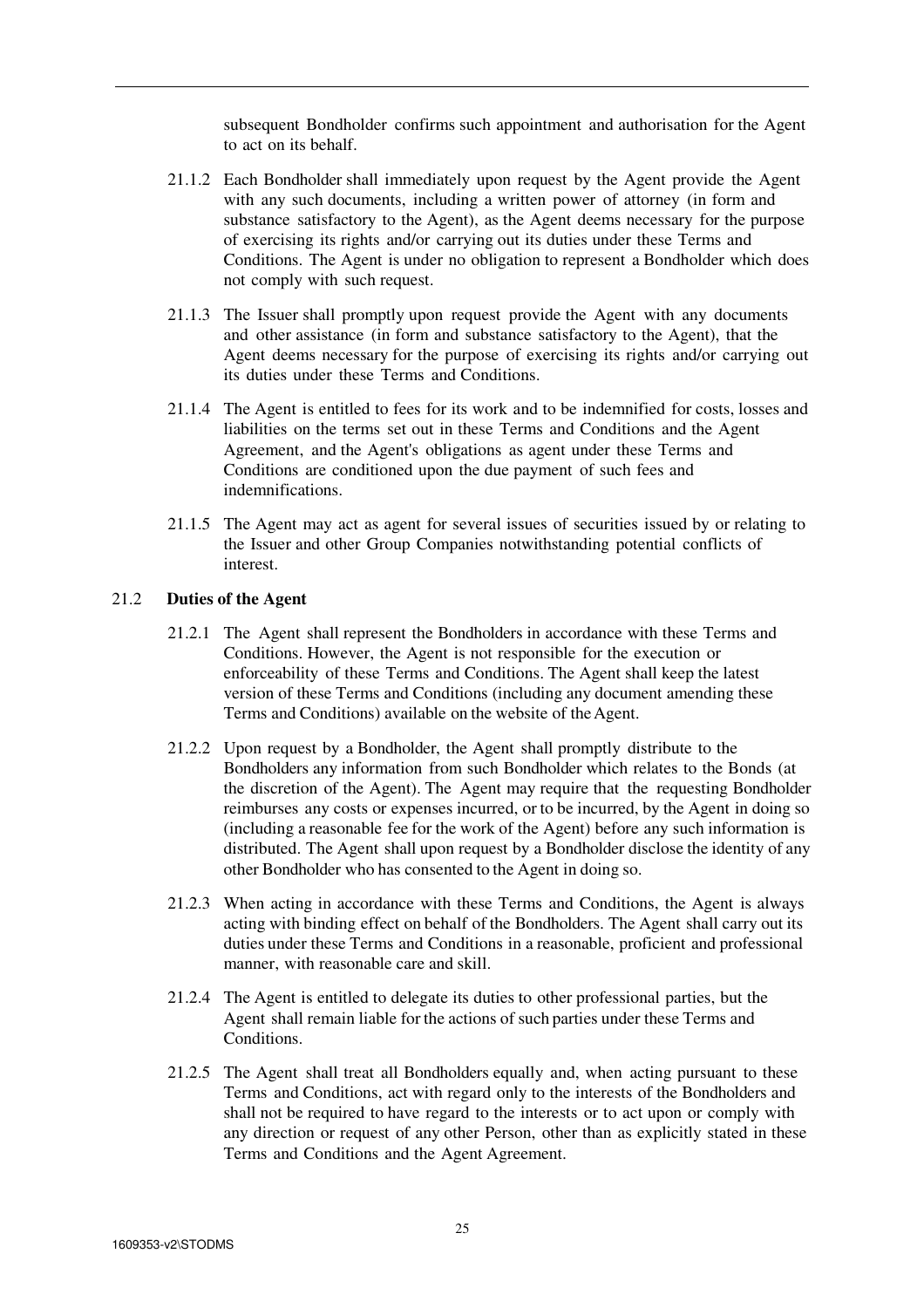- 21.2.6 The Agent shall be entitled to disclose to the Bondholders any event or circumstance directly or indirectly relating to the Issuer or the Bonds. Notwithstanding the foregoing, the Agent may if it considers it to be beneficial to the interests of the Bondholders delay disclosure or refrain from disclosing certain information other than in respect of an Event of Default that has occurred and is continuing.
- 21.2.7 The Agent is entitled to engage external experts when carrying out its duties under these Terms and Conditions. The Issuer shall on demand by the Agent pay all costs for external experts engaged (i) after the occurrence of an Event of Default, (ii) for the purpose of investigating or considering an event which the Agent reasonably believes is or may lead to an Event of Default or a matter relating to the Issuer which the Agent reasonably believes may be detrimental to the interests of the Bondholders under these Terms and Conditions or (iii) when the Agent is to make a determination under these Terms and Conditions. Any compensation for damages or other recoveries received by the Agent from external experts engaged by it for the purpose of carrying out its duties under these Terms and Conditions shall be distributed in accordance with Clause 16 *(Distribution of proceeds).*
- 21.2.8 The Agent shall enter into agreements with the CSD, and comply with such agreement and the CSD regulations applicable to the Agent, as may be necessary in order for the Agent to carry out its duties under these Terms and Conditions.
- 21.2.9 Notwithstanding any other provision of these Terms and Conditions to the contrary, the Agent is not obliged to do or omit to do anything if it would or might in its reasonable opinion constitute a breach of any law or regulation.
- 21.2.10 If in the Agent's reasonable opinion the cost, loss or liability which it may incur (including reasonable fees to the Agent) in complying with instructions of the Bondholders, or taking any action at its own initiative, will not be covered by the Issuer, the Agent may refrain from acting in accordance with such instructions, or taking such action, until it has received such funding or indemnities (or adequate security has been provided therefore) as it may reasonably require.
- 21.2.11 The Agent shall give a notice to the Bondholders (i) before it ceases to perform its obligations under these Terms and Conditions by reason of the non-payment by the Issuer of any fee or indemnity due to the Agent under these Terms and Conditions or the Agent Agreement, or (ii) if it refrains from acting for any reason described in Clause 21.2.10.

## 21.3 **Limited liability for the Agent**

- 21.3.1 The Agent will not be liable to the Bondholders for damage or loss caused by any action taken or omitted by it under or in connection with these Terms and Conditions, unless directly caused by its negligence or wilful misconduct. The Agent shall never be responsible for indirect loss.
- 21.3.2 The Agent shall not be considered to have acted negligently if it has acted in accordance with advice from or opinions of reputable external experts engaged by the Agent or if the Agent has acted with reasonable care in a situation when the Agent considers that it is detrimental to the interests of the Bondholders to delay the action in order to first obtain instructions from the Bondholders.
- 21.3.3 The Agent shall not be liable for any delay (or any related consequences) in crediting an account with an amount required pursuant to these Terms and Conditions to be paid by the Agent to the Bondholders, provided that the Agent has taken all necessary steps as soon as reasonably practicable to comply with the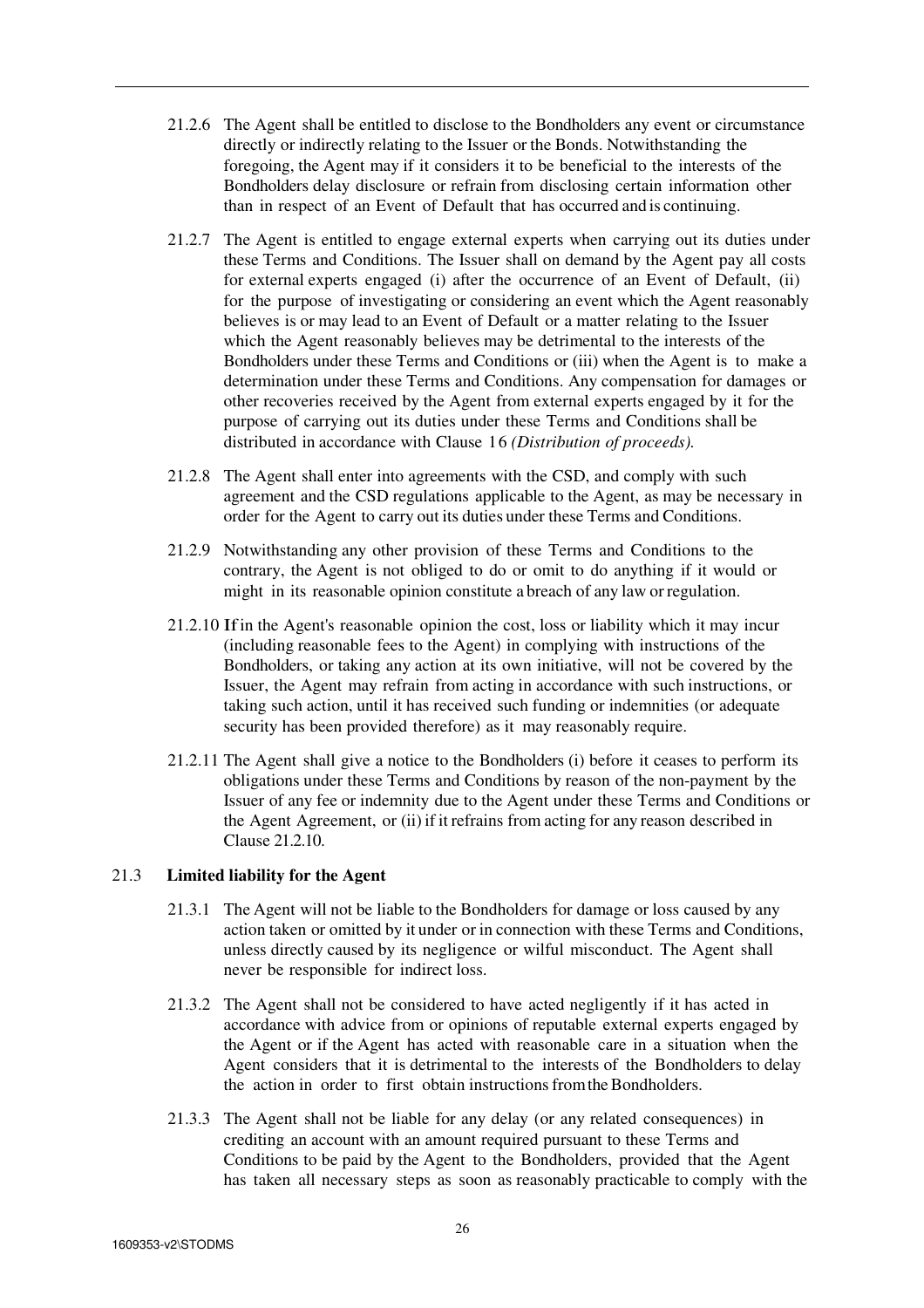regulations or operating procedures of any recognised clearing or settlement system used by the Agent for that purpose.

- 21.3.4 The Agent shall have no liability to the Bondholders for damage caused by the Agent acting in accordance with instructions of the Bondholders given in accordance with Clause 17 *(Decisions by Bondholders).*
- 21.3.5 Any liability towards the Issuer which is incurred by the Agent in acting under, or in relation to, these Terms and Conditions shall not be subject to set-off against the obligations of the Issuer to the Bondholders under these Terms and Conditions.

#### 21.4 **Replacement of the Agent**

- 21.4.1 Subject to Clause 21.4.6, the Agent may resign by giving notice to the Issuer and the Bondholders, in which case the Bondholders shall appoint a successor Agent at a Bondholders' Meeting convened by the retiring Agent or by way of Written Procedure initiated by the retiring Agent.
- 21.4.2 Subject to Clause 21.4.6, if the Agent is insolvent, the Agent shall be deemed to resign as Agent and the Issuer shall within ten (10) Business Days appoint a successor Agent which shall be an independent financial institution or other reputable company which regularly acts as agent under debt issuances.
- 21.4.3 A Bondholder (or Bondholders) representing at least 10 per cent. of the Adjusted Nominal Amount may, by notice to the Issuer (such notice may only be validly given by a Person who is a Bondholder on the Business Day immediately following the day on which the notice is received by the Issuer and shall, if given by several Bondholders, be given by them jointly), require that a Bondholders' Meeting is held for the purpose of dismissing the Agent and appointing a new Agent. The Issuer may, at a Bondholders' Meeting convened by it or by way of Written Procedure initiated by it, propose to the Bondholders that the Agent be dismissed and a new Agent appointed.
- 21.4.4 If the Bondholders have not appointed a successor Agent within ninety (90) calendar days after (i) the earlier of the notice of resignation was given or the resignation otherwise took place or (ii) the Agent was dismissed through a decision by the Bondholders, the Issuer shall appoint a successor Agent which shall be an independent financial institution or other reputable company which regularly acts as agent under debt issuances.
- 21.4.5 The retiring Agent shall, at its own cost, make available to the successor Agent such documents and records and provide such assistance as the successor Agent may reasonably request for the purposes of performing its functions as Agent under these Terms and Conditions.
- 21.4.6 The Agent's resignation or dismissal shall only take effect upon the appointment of a successor Agent and acceptance by such successor Agent of such appointment and the execution of all necessary documentation to effectively substitute the retiring Agent.
- 21.4.7 Upon the appointment of a successor, the retiring Agent shall be discharged from any further obligation in respect of these Terms and Conditions but shall remain entitled to the benefit of these Terms and Conditions and remain liable under these Terms and Conditions in respect of any action which it took or failed to take whilst acting as Agent. Its successor, the Issuer and each of the Bondholders shall have the same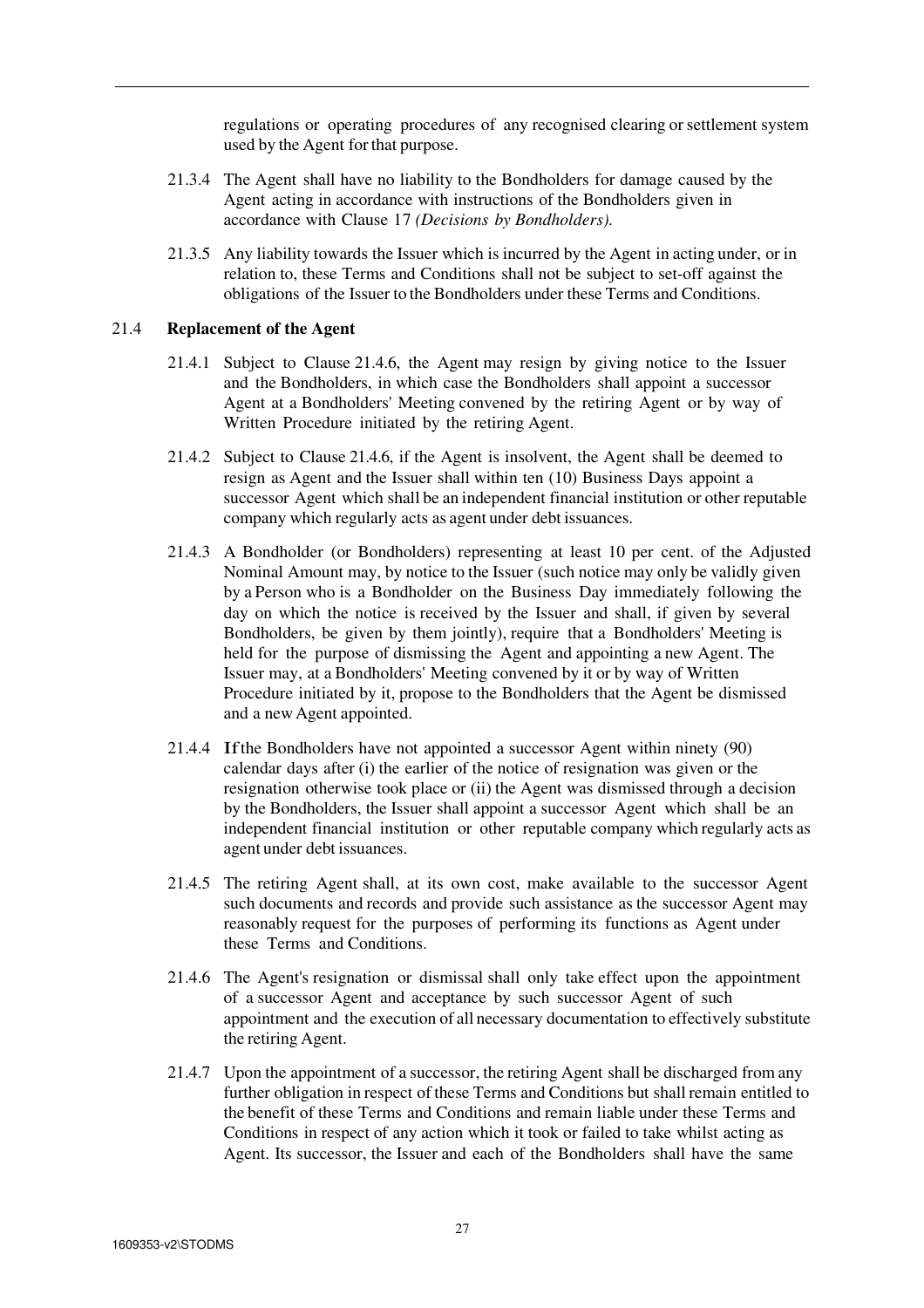rights and obligations amongst themselves under these Terms and Conditions as they would have had if such successor had been the original Agent.

21.4.8 In the event that there is a change of the Agent in accordance with this Clause 21.4, the Issuer shall execute such documents and take such actions as the new Agent may reasonably require for the purpose of vesting in such new Agent the rights, powers and obligation of the Agent and releasing the retiring Agent from its further obligations under these Terms and Conditions and the Agent Agreement. Unless the Issuer and the new Agent agrees otherwise, the new Agent shall be entitled to the same fees and the same indemnities as the retiring Agent.

# **22. APPOINTMENT AND REPLACEMENT OF THE ISSUING AGENT**

- 22.1 The Issuer appoints the Issuing Agent to manage certain specified tasks under these Terms and Conditions and in accordance with the legislation, rules and regulations applicable to and/or issued by the CSD and relating to the Bonds.
- 22.2 The Issuing Agent may retire from its assignment or be dismissed by the Issuer, provided that the Issuer has approved that a commercial bank or securities institution approved by the CSD accedes as new Issuing Agent at the same time as the old Issuing Agent retires or is dismissed. If the Issuing Agent is insolvent, the Issuer shall immediately appoint a new Issuing Agent, which shall replace the old Issuing Agent as issuing agent in accordance with these Terms and Conditions.

### **23. APPOINTMENT AND REPLACEMENT OF THE CSD**

- 23.1 The Issuer has appointed the CSD to manage certain tasks under these Terms and Conditions and in accordance with the legislation, rules and regulations applicable to the CSD.
- 23.2 The CSD may retire from its assignment or be dismissed by the Issuer, provided that the Issuer has effectively appointed a replacement CSD that accedes as CSD at the same time as the old CSD retires or is dismissed and provided also that the replacement does not have a negative effect on any Bondholder or the listing of the Bonds listed on the corporate bond list of Nasdaq Stockholm (or any other Regulated Market). The replacing CSD must be authorised to professionally conduct clearing operations pursuant to the Swedish Securities Market Act (Sw. *lag (2007:528) om värdepappersmarknaden*).

#### **24. NO DIRECT ACTIONS BY BONDHOLDERS**

- 24.1 A Bondholder may not take any steps whatsoever against the Issuer or a Subsidiary to enforce or recover any amount due or owing to it pursuant to these Terms and Conditions, or to initiate, support or procure the winding-up, dissolution, liquidation, company reorganisation (Sw. *företagsrekonstruktion*) or bankruptcy (Sw. *konkurs*) (or its equivalent in any other jurisdiction) of the Issuer or a Subsidiary in relation to any of the liabilities of the Issuer under these Terms and Conditions. Such steps may only be taken by the Agent.
- 24.2 Clause 24.1 shall not apply if the Agent has been instructed by the Bondholders in accordance with these Terms and Conditions to take certain actions but fails for any reason to take, or is unable to take (for any reason other than a failure by a Bondholder to provide documents in accordance with Clause 21.1.2), such actions within a reasonable period of time and such failure or inability is continuing. However, if the failure to take certain actions is caused by the non-payment by the Issuer of any fee or indemnity due to the Agent under these Terms and Conditions or the Agent Agreement or by any reason described in Clause 21.2.10, such failure must continue for at least forty (40) Business Days after notice pursuant to Clause 21.2.11 before a Bondholder may take any action referred to in Clause 24.1.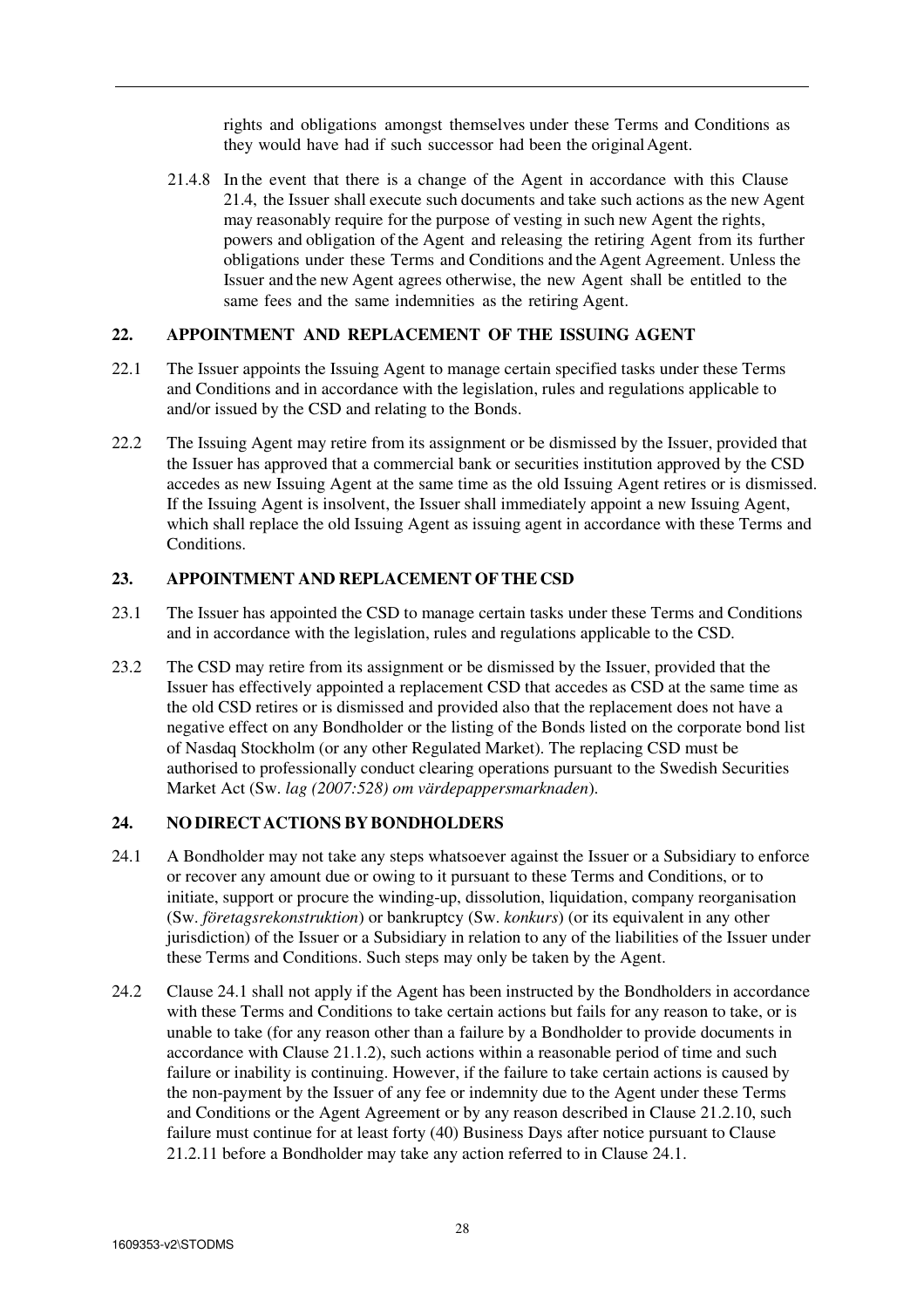24.3 The provisions of Clause 24.1 shall not in any way limit an individual Bondholder's right to claim and enforce payments which are due to it under Clause 11.4 *(Mandatory repurchase due to a Change of Control Event, Listing Failure or Conditions Precedent Failure (put option))* or other payments which are due by the Issuer to some but not all Bondholders.

# **25. TIME-BAR**

- 25.1 The right to receive repayment of the principal of the Bonds shall be time-barred and become void ten (10) years from the relevant Redemption Date. The right to receive payment of Interest (excluding any capitalised Interest) shall be time-barred and become void three (3) years from the relevant due date for payment. The Issuer is entitled to any funds set aside for payments in respect of which the Bondholders' right to receive payment has been time-barred and has become void.
- 25.2 If a limitation period is duly interrupted in accordance with the Swedish Act on Limitations (Sw. *preskriptionslag (1981:130)*), a new time-bar period of ten (10) years with respect to the right to receive repayment of the principal of the Bonds, and of three (3) years with respect to the right to receive payment of Interest (excluding capitalised Interest) will commence, in both cases calculated from the date of interruption of the time-bar period, as such date is determined pursuant to the provisions of the Swedish Act on Limitations.

# **26. NOTICES AND PRESS RELEASES**

# 26.1 **Notices**

- 26.1.1 Any notice or other communication to be made under or in connection with these Terms and Conditions:
- (a) if to the Agent, shall be given at the address registered with the Swedish Companies Registration Office (Sw. *Bolagsverket)* on the Business Day prior to dispatch or, if sent by email by the Issuer, to such email address as notified by the Agent to the Issuer from time to time;
- (b) if to the Issuer, shall be given at the address registered with the Swedish Companies Registration Office on the Business Day prior to dispatch or, if sent by email by the Agent, to such email address as notified by the Issuer to the Agent from time to time; and
- (c) if to the Bondholders, shall be given at their addresses as registered with the CSD (or in relation to courier or personal delivery, if such address is a box address, the addressee reasonably assumed to be associated with such box address), on the Business Day prior to dispatch, and by either courier delivery or letter for all Bondholders. A notice to the Bondholders shall also be published on the websites of the Issuer and the Agent.
- 26.1.2 Any notice or other communication made by one Person to another under or in connection with these Terms and Conditions shall be sent by way of courier, personal delivery or letter (and, if between the Agent and the Issuer, by email) and will only be effective, in case of courier or personal delivery, when it has been left at the address specified in Clause 26.1.1 or, in case of letter, three (3) Business Days after being deposited postage prepaid in an envelope addressed to the address specified in Clause 26.1.1 or, in case of email to the Agent or the Issuer, when received in legible form by the email address specified in Clause 26.1.1.
- 26.1.3 Failure to send a notice or other communication to a Bondholder or any defect in it shall not affect its sufficiency with respect to other Bondholders.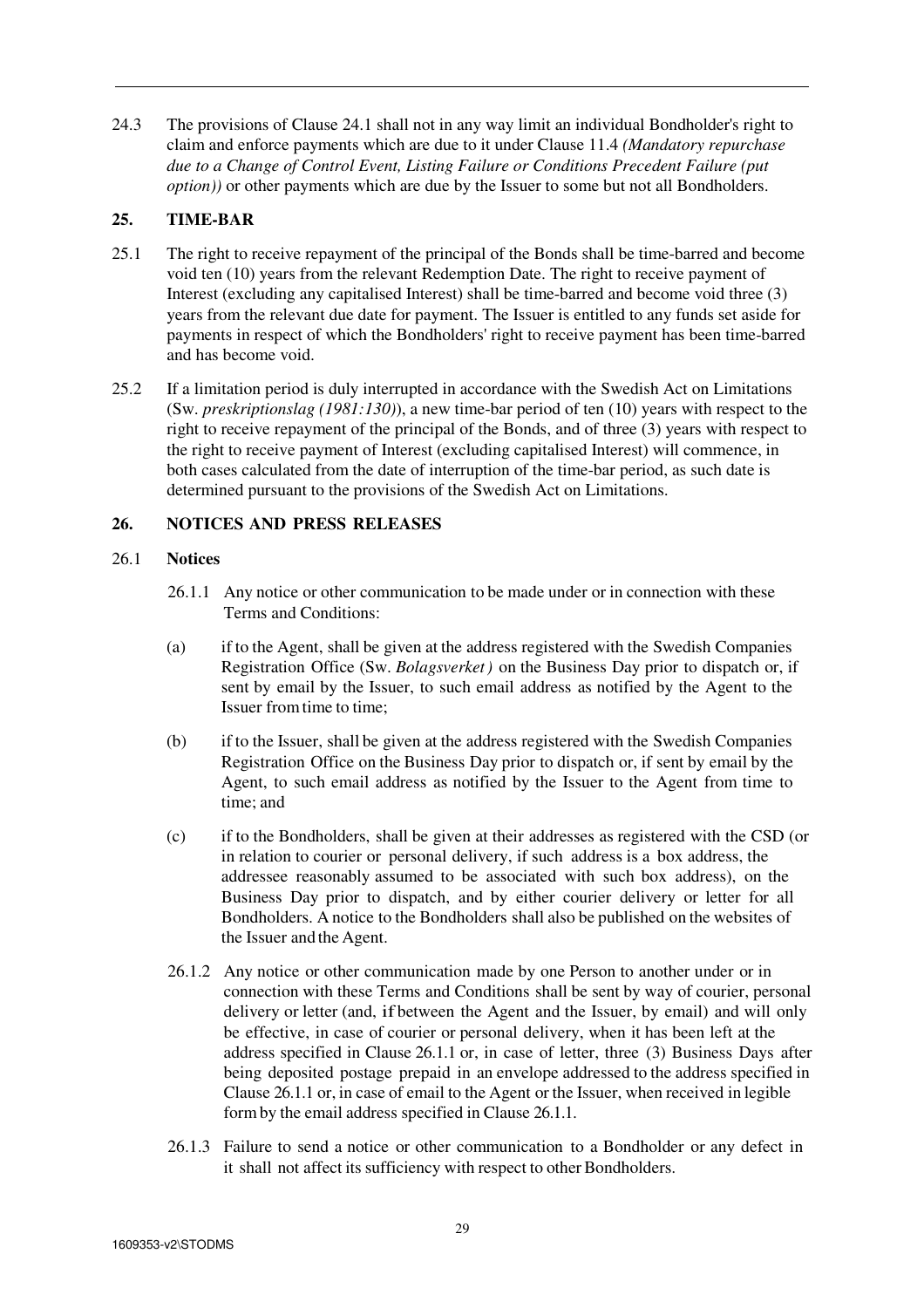## 26.2 **Press releases**

- 26.2.1 Any notice that the Issuer or the Agent shall send to the Bondholders pursuant to Clauses 11.3, 11.4, 12.9.1(d), 15.6, 16.4, 17.16, 18.1, 19.1, 20.3, 21.2.11 and 21.4.1 shall also be published by way of press release by the Issuer or the Agent, as applicable.
- 26.2.2 In addition to Clause 26.2.1, if any information relating to the Bonds, the Issuer or the Group contained in a notice the Agent may send to the Bondholders under these Terms and Conditions has not already been made public by way of a press release, the Agent shall before it sends such information to the Bondholders give the Issuer the opportunity to issue a press release containing such information. If the Issuer does not promptly issue a press release and the Agent considers it necessary to issue a press release containing such information before it can lawfully send a notice containing such information to the Bondholders, the Agent shall be entitled to issue such press release.

# **27. FORCE MAJEURE AND LIMITATION OF LIABILITY**

- 27.1 Neither the Agent nor the Issuing Agent shall be held responsible for any damage arising out of any legal enactment, or any measure taken by a public authority, or war, strike, lockout, boycott, blockade or any other similar circumstance (a "Force Majeure Event"). The reservation in respect of strikes, lockouts, boycotts and blockades applies even if the Agent or the Issuing Agent itself takes such measures, or is subject to such measures.
- 27.2 The Issuing Agent shall have no liability to the Bondholders if it has observed reasonable care. The Issuing Agent shall never be responsible for indirect damage with exception of gross negligence and wilful misconduct.
- 27.3 Should a Force Majeure Event arise which prevents the Agent or the Issuing Agent from taking any action required to comply with these Terms and Conditions, such action may be postponed until the obstacle has been removed.
- 27.4 The provisions in this Clause 27 apply unless they are inconsistent with the provisions of the Financial Instruments Accounts Act which provisions shall take precedence.

# **28. LISTING**

The Issuer intends to list the Bonds within thirty (30) calendar days, and has undertaken to list the Bonds within twelve (12) months, after the Issue Date on the corporate bond list of Nasdaq Stockholm (or any other Regulated Market) in accordance with Clause 12.2 *(Listing of Bonds).* Further, if the Bonds have not been listed on the corporate bond list of Nasdaq Stockholm within sixty (60) calendar days after the Issue Date, each Bondholder has a right of repayment (put option) of its Bonds in accordance with Clause 11.4 *(Mandatory repurchase due to a Change of Control Event, Listing Failure or Conditions Precedent Failure (put option)).*

# **29. GOVERNING LAW AND JURISDICTION**

- 29.1 These Terms and Conditions, and any non-contractual obligations arising out of or in connection therewith, shall be governed by and construed in accordance with the laws of Sweden.
- 29.2 Any dispute or claim arising in relation to these Terms and Conditions shall, subject to Clause 29.3, be determined by Swedish courts and the District Court of Stockholm shall be the court of first instance.